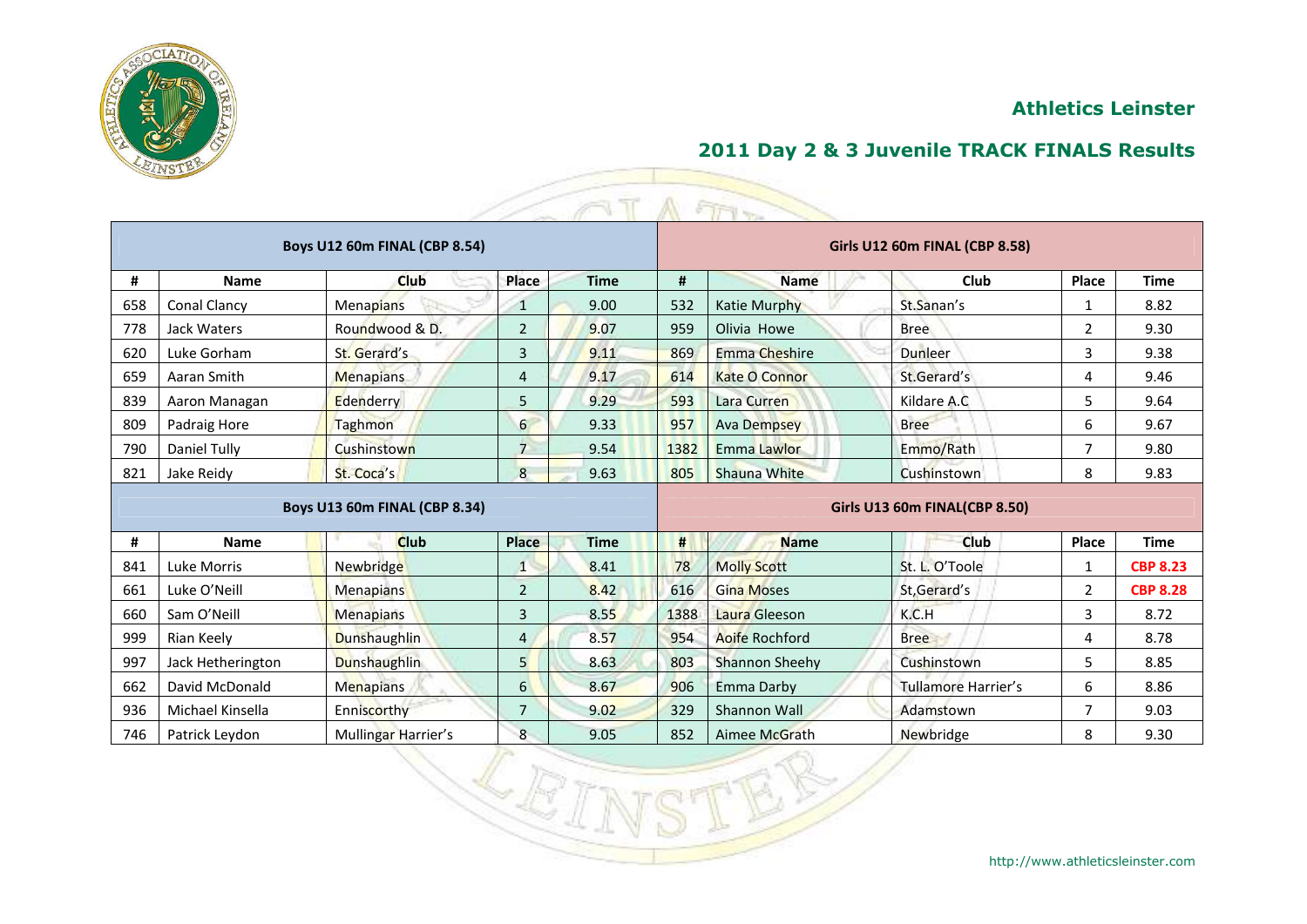

|  | 2011 Day 2 & 3 Juvenile TRACK FINALS Results |
|--|----------------------------------------------|
|--|----------------------------------------------|

|      |                       |                                      |                          |             |                                       | A FIFT                 |                 |                |                 |  |  |
|------|-----------------------|--------------------------------------|--------------------------|-------------|---------------------------------------|------------------------|-----------------|----------------|-----------------|--|--|
|      |                       | <b>Boys U14 60m FINAL (CBP 7.98)</b> |                          |             | Girls U14 60m FINAL (CBP 8.26)        |                        |                 |                |                 |  |  |
| #    | <b>Name</b>           | Club                                 | Place                    | <b>Time</b> | #                                     | <b>Name</b>            | Club            | Place          | <b>Time</b>     |  |  |
| 946  | Ryan Murray           | <b>Bree</b>                          | 1                        | 8.11        | 86                                    | Ava Murphy             | St. L.O'Toole   | 1              | 8.47            |  |  |
| 1006 | Conor Dempsey         | Greystones & D.                      | $\overline{2}$           | 8.34        | 1035                                  | Ara Freeman            | Greystones & D. | $\mathbf{2}$   | 8.53            |  |  |
| 1005 | Jamie Fallon          | Greystones & D.                      | $\overline{3}$           | 8.53        | 802                                   | Elizabeth Mordland     | Cushinstown     | 3              | 8.67            |  |  |
| 31   | <b>Jack Manning</b>   | K.C.H                                | $\overline{\mathcal{A}}$ | 8.63        | 542                                   | <b>Chloe Finley</b>    | Lenmore         | J4             | 8.79            |  |  |
| 324  | Liam Stafford         | Adamstown                            | 5                        | 8.86        | 864                                   | <b>Eimear Corri</b>    | North Laois     | J4             | 8.79            |  |  |
| 1488 | <b>Matthew Malone</b> | Greystones & D.                      | J6                       | 8.98        | 952                                   | <b>Chloe Whelan</b>    | <b>Bree</b>     | 6              | 8.81            |  |  |
| 893  | Darius Adamonius      | <b>Tullamore Harrier's</b>           | J6                       | 8.98        | 50                                    | Niamh McMullen         | K.C.H           | $\overline{ }$ | 8.91            |  |  |
| 756  | <b>Niall Carthy</b>   | <b>Mullingar Harrier's</b>           | 8                        | 9.19        | 354                                   | <b>Clara Kennedy</b>   | St. Jospeh's    | 8              | 8.95            |  |  |
|      |                       | <b>Boys U15 60m FINAL (CBP 7.63)</b> |                          |             | <b>Girls U15 60m FINAL (CBP 8.11)</b> |                        |                 |                |                 |  |  |
| #    | <b>Name</b>           | <b>Club</b>                          | Place                    | <b>Time</b> | #                                     | <b>Name</b>            | Club            | Place          | <b>Time</b>     |  |  |
| 362  | Paul Manning          | St. Joseph's                         | $1^{\circ}$              | 7.90        | 307                                   | <b>Grace Lawler</b>    | St. L. O'Toole  | $\mathbf{1}$   | <b>CBP 8.09</b> |  |  |
| 996  | Aaron Kealy           | Dunshaughlin                         | J2                       | 8.08        | 993                                   | Niamh Hetherington     | Dunshaughlin    | $\overline{2}$ | 8.22            |  |  |
| 27   | Aaron Barron          | K.C.H                                | J2                       | 8.08        | 674                                   | <b>Annie Stafford</b>  | Menapians       | J <sub>3</sub> | 8.42            |  |  |
| 753  | <b>Mervyn Harris</b>  | <b>Mullingar Harrier's</b>           | $\overline{4}$           | 8.20        | 45                                    | Eimear O'Donoghue      | K.C.H           | J3             | 8.42            |  |  |
| 543  | Lorcan Everard        | Celbridge                            | 5 <sup>1</sup>           | 8.23        | 43                                    | <b>Eimear McMullen</b> | K.C.H           | 5              | 8.62            |  |  |
| 795  | Luke McCabe           | Cushinstown                          | $6 \overline{6}$         | 8.30        | 675                                   | Katie Yonug            | Menapians       | 6              | 8.74            |  |  |
| 26   | Callan Byrne          | K.C.H                                | 7                        | 8.44        | 1059                                  | Jane Shovlin           | St. Killan's    | 7              | 8.84            |  |  |
| 1468 | Darragh Clarke        | Star of the Se                       | 8                        | 8.55        | 850                                   | Caoimhe Murphy         | Newbrdge        | 8              | 9.09            |  |  |

 $\overline{\mathbb{R}^n}$ 

 $\mathbb{S}$ 

 $\sqrt{\mathbb{R}}$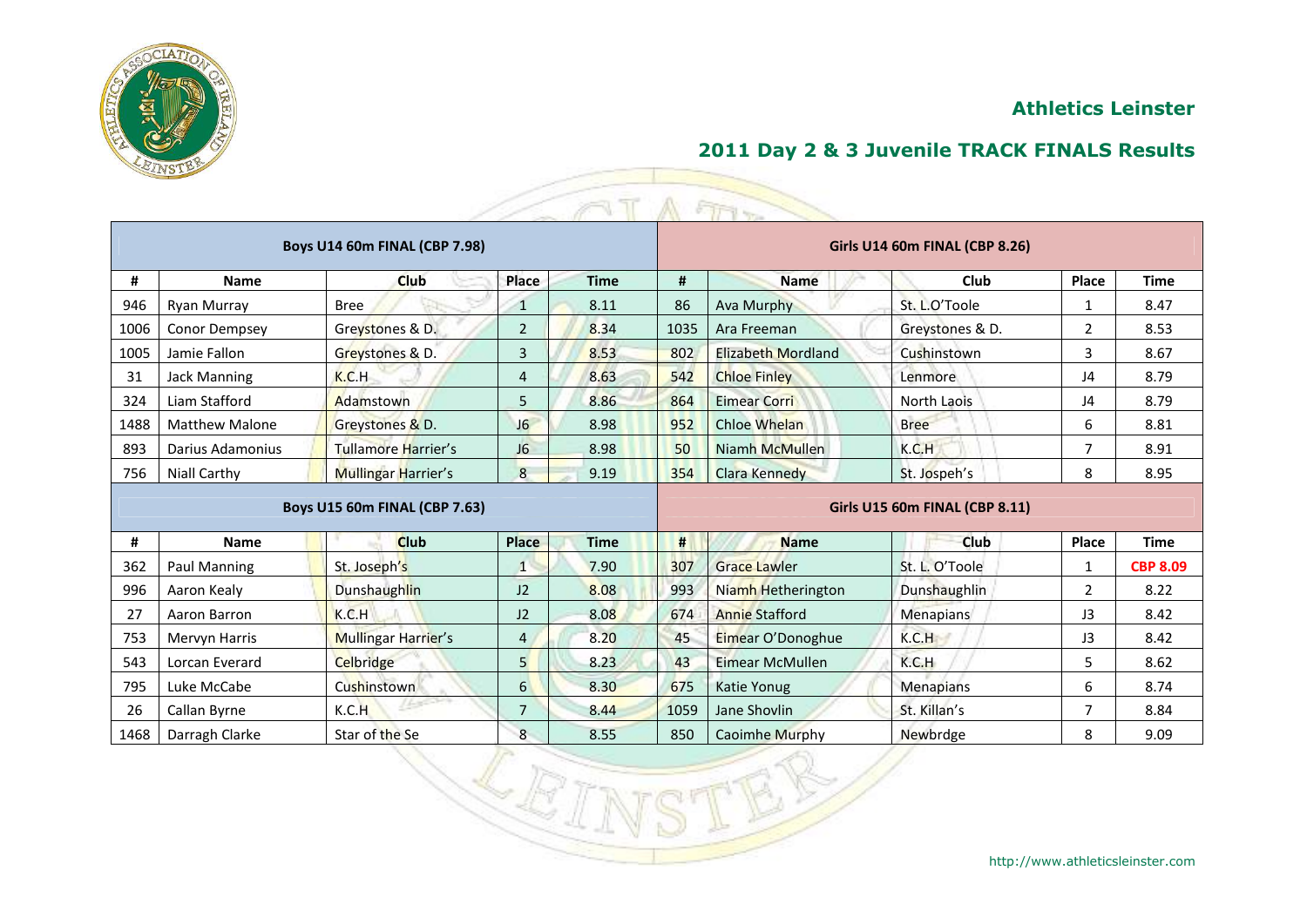

|      |                         |                                      |                |                 |                                       | $-114.7$                 |                     |                |                 |  |  |
|------|-------------------------|--------------------------------------|----------------|-----------------|---------------------------------------|--------------------------|---------------------|----------------|-----------------|--|--|
|      |                         | <b>Boys U16 60m FINAL (CBP 7.45)</b> |                |                 | Girls U16 60m FINAL (CBP 8.02)        |                          |                     |                |                 |  |  |
| #    | <b>Name</b>             | Club                                 | Place          | <b>Time</b>     | #                                     | <b>Name</b>              | Club                | Place          | <b>Time</b>     |  |  |
| 898  | Dean Power              | Tullamore Harrier's                  | 1              | 7.64            | 678                                   | Amy Murphy               | Roundwood & D.      | 1              | 8.29            |  |  |
| 528  | <b>Conor Durnin</b>     | Glenmore                             | $\overline{2}$ | 7.92            | 849                                   | Katie Bernie             | Newbridge           | $\overline{2}$ | 8.33            |  |  |
| 364  | Aaron Fenlon            | St. Joseph's                         | 3              | 7.98            | 727                                   | <b>Victoria Harris</b>   | Mullingar Harrier's | 3              | 8.42            |  |  |
| 467  | Evan O'Callaghan        | <b>Naas</b>                          | 4              | 8.21            | 541                                   | <b>Shannon Dalkin</b>    | Horeswood           | 4              | 8.46            |  |  |
| 663  | Sean Donohue            | <b>Menapians</b>                     | 5              | 8.27            | 40                                    | <b>Maragret Caldbeck</b> | K.C.H               | 5.             | 8.48            |  |  |
| 1390 | Conor Leavy             | Tullamore Harrier's                  | 6              | 8.29            | 564                                   | <b>Christine Campion</b> | Celbridge           | 6              | 8.50            |  |  |
| 25   | <b>Andrew Buttner</b>   | St. Andrew's                         | $\overline{7}$ | 8.59            | 958                                   | Niamch Rochford          | <b>Bree</b>         | 7              | 8.57            |  |  |
| 525  | Nathan McGreehan        | <b>Glenmore</b>                      | 8              | 9.50            | 71                                    | Sarah Kate Leacy         | K.C.H               | 8              | 8.61            |  |  |
|      |                         | Boys U17 60m FINAL (CBP 7.36)        |                |                 | <b>Girls U17 60m FINAL (CBP 8.05)</b> |                          |                     |                |                 |  |  |
| #    | <b>Name</b>             | <b>Club</b>                          | <b>Place</b>   | <b>Time</b>     | #                                     | <b>Name</b>              | Club                | Place          | <b>Time</b>     |  |  |
| 311  | <b>Marcus Lawler</b>    | St. L. O'Toole                       | 1              | <b>CBP 7.26</b> | 70                                    | <b>Cliodhna Manning</b>  | K.C.H               | 1              | <b>CBP 7.77</b> |  |  |
| 932  | Colin Nolan             | Enniscorthy                          | $\overline{2}$ | 7.56            | 1038                                  | <b>Clare Foley</b>       | Greystones & D.     | 2              | 8.14            |  |  |
| 33   | <b>Matthew Connolly</b> | St. Andrew's                         | 3              | 7.59            | 901                                   | Lynda Earls              | <b>Inbhear Dee</b>  | 3              | 8.70            |  |  |
| 1368 | Shane Whelan            | St. Killan's                         | $\overline{4}$ | 7.74            | 600                                   | Zoe Lematey              | <b>Inbhear Dee</b>  | 4              | 8.91            |  |  |
| 858  | Darragh Bannon          | <b>North Laois</b>                   | 5              | 7.75            | 602                                   | Laura Daly               | <b>Inbhear Dee</b>  | 5              | 9.43            |  |  |
| 98   | Keith Noctor            | St. L. O'Toole                       | J6             | 7.82            | 1489                                  | <b>Genieve Cantwell</b>  | Enniscorthy         | 6              | 9.52            |  |  |
| 310  | Shane Webb              | St. L. O'Toole                       | J <sub>6</sub> | 7.82            |                                       |                          |                     |                |                 |  |  |
| 934  | Davin O'Connor          | Enniscorthy                          | 8              | 7.89            |                                       |                          |                     |                |                 |  |  |

LE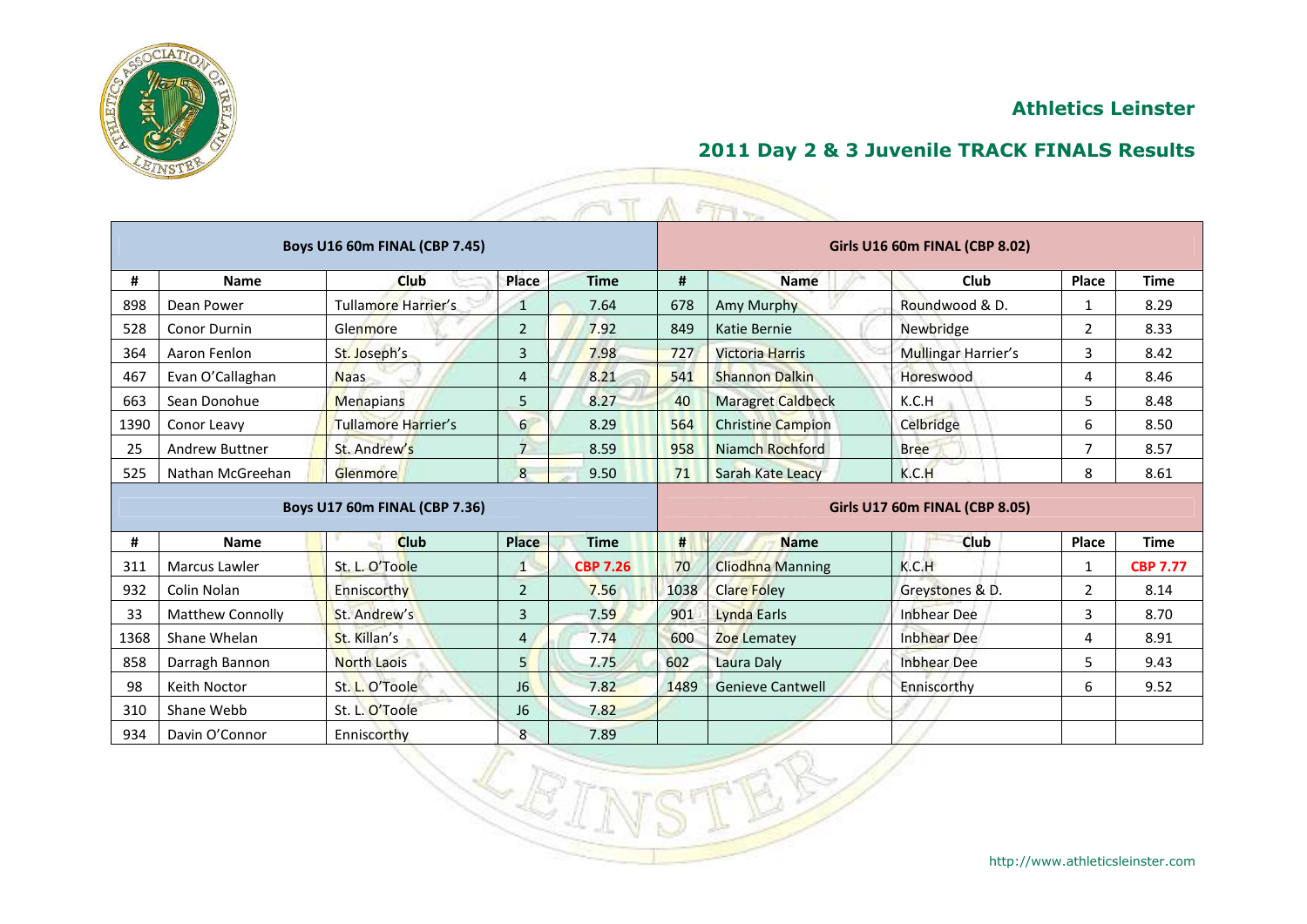

|      |                        |                                      |                |             |                                | $ETV_{\infty}$       |                    |              |             |  |  |
|------|------------------------|--------------------------------------|----------------|-------------|--------------------------------|----------------------|--------------------|--------------|-------------|--|--|
|      |                        | <b>Boys U18 60m FINAL (CBP 7.24)</b> |                |             | Girls U18 60m FINAL (CBP 8.00) |                      |                    |              |             |  |  |
| #    | <b>Name</b>            | Club                                 | Place          | <b>Time</b> | #                              | <b>Name</b>          | Club               | <b>Place</b> | <b>Time</b> |  |  |
| 671  | <b>Tony Stafford</b>   | Menapians                            | 1              | 7.32        | 36                             | Lorraine O'Shea      | K.C.H              | 1            | 8.02        |  |  |
| 784  | <b>Conor Doran</b>     | Cushinstown                          | $\overline{2}$ | 7.42        | 949                            | Amy Falanagan        | <b>Bree</b>        | 2            | 8.54        |  |  |
| 741  | <b>Tommy Gallagher</b> | Mullingar Harrier's                  | 3              | 7.54        | 603                            | Helen Sheelin        | <b>Inbhear Dee</b> | 3            | 8.82        |  |  |
| 529  | Conor Wilson           | <b>Menapians</b>                     | 4              | 7.61        | 604                            | Sophie Bonus         | <b>Inbhear Dee</b> | 4            | 9.21        |  |  |
| 765  | Darragh McNamara       | Tullamore Harrier's                  | 5              | 7.65        |                                |                      |                    |              |             |  |  |
| 900  | Eoin Delaney           | Tullamore Harrier's                  | 6              | 7.74        |                                |                      |                    |              |             |  |  |
| 891  | Sean Donneagn          | Tullamore Harrier's                  | $\overline{7}$ | 7.83        |                                |                      |                    |              |             |  |  |
| 656  | Christopher Higgins    | Na Fianna                            | 8              | 7.97        |                                |                      |                    |              |             |  |  |
|      |                        | <b>Boys U19 60m FINAL (CBP 7.18)</b> |                |             | Girls U19 60m FINAL (CBP 7.96) |                      |                    |              |             |  |  |
| #    | <b>Name</b>            | <b>Club</b>                          | <b>Place</b>   | <b>Time</b> | #                              | <b>Name</b>          | Club               | Place        | Time        |  |  |
| 21   | David McGeary          | K.C.H                                | $\mathbf{1}$   | 7.47        | 570                            | <b>Sinead Lawler</b> | Celbridge          |              | 8.15        |  |  |
| 312  | <b>Adam Dowling</b>    | St. L. O'Toole                       | $\overline{2}$ | 7.67        | 34                             | Laura Langton        | K.C.H              | 2            | 8.18        |  |  |
| 368  | John Murphy            | St. Joseph's                         | 3              | 7.79        | 569                            | Niamh Sheedh         | Celbridge          | 3            | 9.14        |  |  |
| 1375 | Daniel Doran           | Cushinstown                          | 4              | 7,91        |                                |                      |                    |              |             |  |  |

1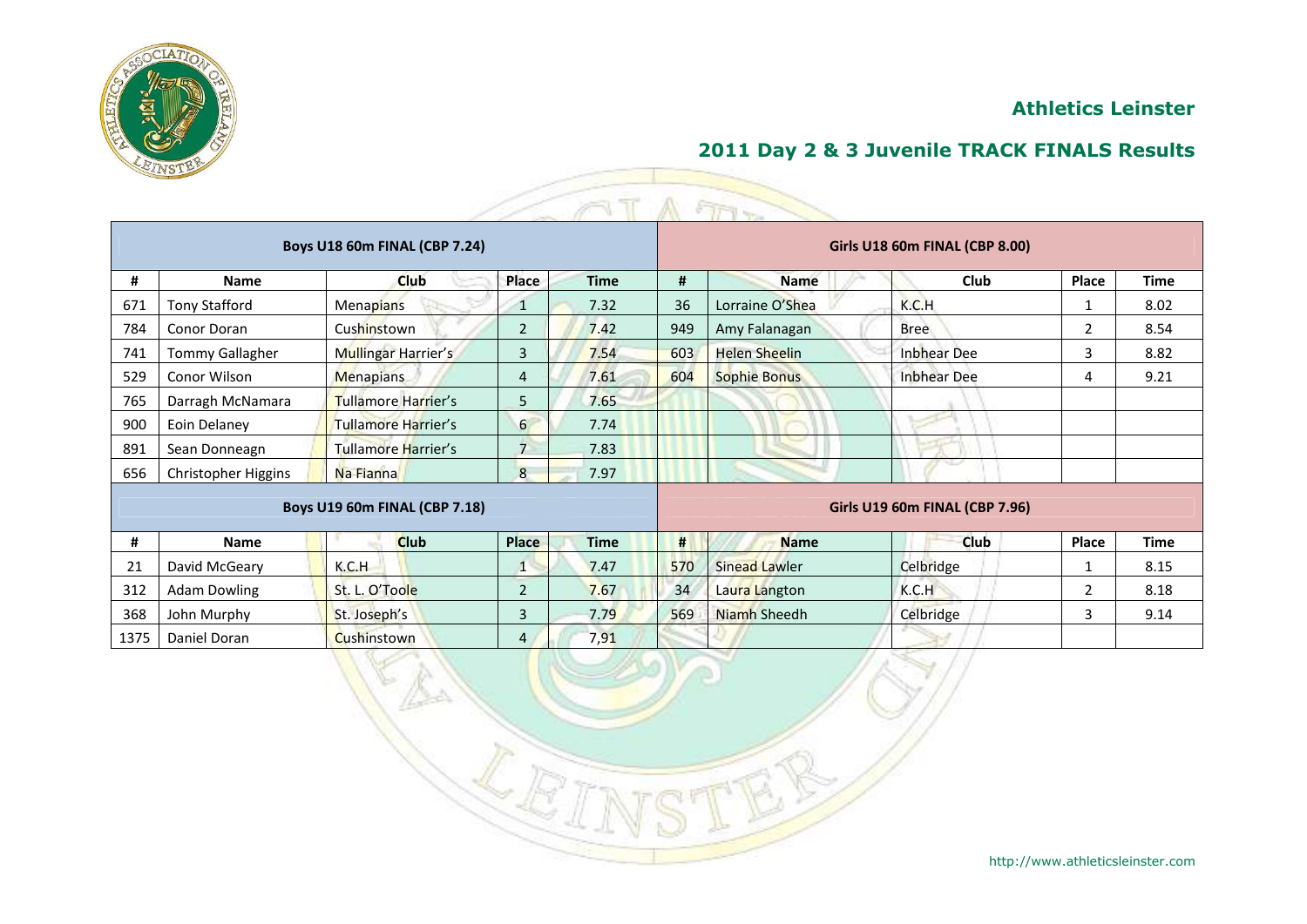

|  | 2011 Day 2 & 3 Juvenile TRACK FINALS Results |
|--|----------------------------------------------|
|--|----------------------------------------------|

|      |                      |                                |                  | T               |                                 | A FITT                 |                 |                |                 |  |  |
|------|----------------------|--------------------------------|------------------|-----------------|---------------------------------|------------------------|-----------------|----------------|-----------------|--|--|
|      |                      | Boys U12 60mH FINAL (CBP10.30) |                  |                 | Girls U12 60mH FINAL (CBP 9.90) |                        |                 |                |                 |  |  |
| #    | Name                 | <b>Club</b>                    | Place            | <b>Time</b>     | #                               | <b>Name</b>            | Club            | Place          | <b>Time</b>     |  |  |
| 658  | Conal Clancey        | <b>Menapians</b>               | 1                | 11.34           | 693                             | <b>Ruth Kennedy</b>    | Gowran          | 1              | 11.28           |  |  |
| 1349 | Eoin Keenan          | Emo Rath                       | $\overline{2}$   | 11.57           | 1350                            | Emma Lawlor            | <b>Emo Rath</b> | $\mathbf{2}$   | 11.92           |  |  |
| 17   | Adam Fitzpatrick     | K.C.H                          | 3                | 12.14           | 63                              | <b>Orla Casey</b>      | K.C.H           | 3              | 12.13           |  |  |
| 778  | <b>Jack Waters</b>   | Roundwood & D.                 | 4                | 12.21           | 630                             | <b>Deirdre Murray</b>  | Na Fianna       | 4              | 12.14           |  |  |
| 788  | <b>Tadhg McCann</b>  | <b>Cushinstown</b>             | 5                | 12.29           | 1353                            | Gillian Keenan         | Emo Rath        | 5              | 12.42           |  |  |
| 1004 | Luis Lawlor          | Greystones & D.                | $6 \overline{6}$ | 12.95           | 64                              | Rebecca Keane          | K.C.H           | 6              | 12.65           |  |  |
| 779  | Eli Graham           | Roundwood & D.                 | $\overline{7}$   | 13.43           | 689                             | Gia Paige Christie     | Roundwood & D.  | $\overline{ }$ | 14.03           |  |  |
| 947  | <b>Brando Sinnot</b> | <b>Bree</b>                    |                  | D.N.F           | 1360                            | <b>Martina Balcer</b>  | K.C.H           |                | D.N.S           |  |  |
|      |                      | Boys U13 60mH FINAL (CBP 9.80) |                  |                 | Girls U13 60mH FINAL (CBP 9.80) |                        |                 |                |                 |  |  |
| #    | <b>Name</b>          | <b>Club</b>                    | <b>Place</b>     | <b>Time</b>     | #                               | <b>Name</b>            | Club            | Place          | <b>Time</b>     |  |  |
| 660  | Sam O'Neill          | Menapians                      | $1^{\circ}$      | <b>CBP 9.75</b> | 78                              | <b>Molly Scott</b>     | St. L. O'Toole  | $\mathbf{1}$   | <b>CBP 9.77</b> |  |  |
| 662  | David McDonald       | Menapians                      | $\overline{2}$   | <b>CBP 9.79</b> | 803                             | Shannon Sheehy         | Cushinstown     | $\overline{2}$ | 10.24           |  |  |
| 1361 | Conor Brennan        | St. L. O'Toole                 | 3                | 10.30           | 694                             | <b>Grace O'Donnell</b> | Gowran          | 3              | 10.71           |  |  |
| 323  | Ryan Carty Walshe    | Adamstown                      | $\overline{4}$   | 11.01           | 954                             | Aoife Rochford         | <b>Bree</b>     | 4              | 10.75           |  |  |
| 15   | <b>Rubin Pim</b>     | K.C.H                          | 5 <sup>1</sup>   | 11.41           | 955                             | Siobhan Fanning        | <b>Bree</b>     | 5              | 11.49           |  |  |
| 672  | <b>Marco Fleck</b>   | <b>Menapians</b>               | $6 \mid$         | 12.01           | 65                              | Laura Gleeson          | K.C.H           | 6              | 11.81           |  |  |
| 1357 | <b>Ted Drea</b>      | Gowran                         | 7                | 12.03           | 59                              | Jennifer O'Keeffe      | K.C.H           | 7              | 12.17           |  |  |
| 772  | Rory Byrne           | Roundwoord & D.                | 8                | 12.08           | 560                             | <b>Elaine Wilson</b>   | Celbridge       | 8              | 12.53           |  |  |

ĿŘ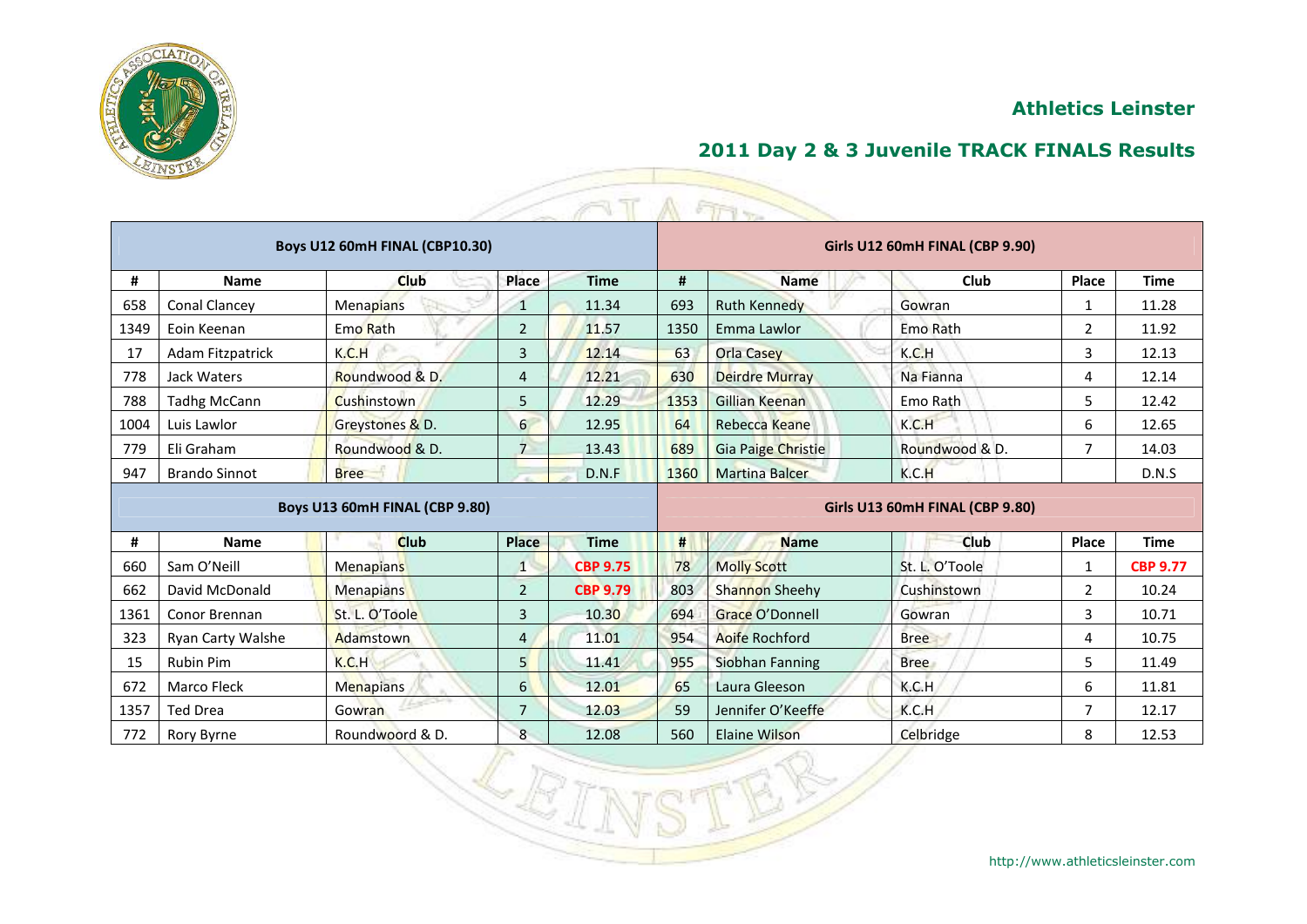

| 2011 Day 2 & 3 Juvenile TRACK FINALS Results |
|----------------------------------------------|
|----------------------------------------------|

|      |                    |                                |                  |             |                                 | A FIFT                  |                                 |                |             |  |  |
|------|--------------------|--------------------------------|------------------|-------------|---------------------------------|-------------------------|---------------------------------|----------------|-------------|--|--|
|      |                    | Boys U14 60mH FINAL (CBP 9.26) |                  |             | Girls U14 60mH FINAL (CBP 9.60) |                         |                                 |                |             |  |  |
| #    | <b>Name</b>        | Club                           | Place            | <b>Time</b> | #                               | <b>Name</b>             | Club                            | Place          | <b>Time</b> |  |  |
| 946  | Ryan Murray        | <b>Bree</b>                    | $\mathbf 1$      | 9.84        | 86                              | Ava Murphy              | St. L. O'Toole                  | 1              | 9.85        |  |  |
| 1006 | Conor Dempsey      | Greystones & D.                | $\overline{2}$   | 10.40       | 399                             | Niamh Kelly             | <b>Boyne</b>                    | $\overline{2}$ | 10.04       |  |  |
| 324  | Liam Stafford      | Adamstown                      | 3                | 11.08       | 695                             | Christine O'Donnell     | Gowran                          | 3              | 10.10       |  |  |
| 893  | Darius Adamonius   | Tullamore Harrier's            | 4                | 11.62       | 524                             | <b>Chloe Finely</b>     | Glenmore                        | 4              | 10.14       |  |  |
| 748  | Niall Brady        | Mullingar Harrier's            | 5                | 11.90       | 911                             | <b>Cliona Owens</b>     | <b>Tullamore Harrier's</b>      | 5              | 10.19       |  |  |
| 879  | Conor Butler       | Tullamore Harrier's            | 6                | 12.56       | 1060                            | Aideen Kane             | St. Killian's                   | 6              | 10.36       |  |  |
| 747  | Declan Brady       | <b>Tullamore Harrier's</b>     | $\overline{7}$   | 12.65       | 952                             | <b>Chloe Whelan</b>     | <b>Bree</b>                     | 7              | 10.48       |  |  |
|      |                    |                                |                  |             | 953                             | <b>Sophie McCabe</b>    | <b>Bree</b>                     | 8              | 11.28       |  |  |
|      |                    | Boys U15 60mH FINAL (CBP 9.20) |                  |             |                                 |                         | Girls U15 60mH FINAL (CBP 9.78) |                |             |  |  |
| #    | <b>Name</b>        | <b>Club</b>                    | <b>Place</b>     | <b>Time</b> | #                               | <b>Name</b>             | <b>Club</b>                     | Place          | <b>Time</b> |  |  |
| 1007 | Lorcan Lalor       | Greystones & D.                | $\mathbf{1}$     | 10.69       | 696                             | Rebecca Kennedy         | Gowran                          | 1              | 10.34       |  |  |
| 785  | <b>Keith Marcs</b> | Cushinstown                    | $\overline{2}$   | 10.86       | 592                             | <b>Aoife Fanning</b>    | <b>Bree</b>                     | $\overline{2}$ | 10.71       |  |  |
| 703  | Philip O'Donnell   | <b>Gowran</b>                  | 3                | 10.96       | 43                              | <b>Eimer McMullen</b>   | K.C.H                           | 3              | 11.01       |  |  |
| 520  | Joe O'Connor       | D.M.P                          | 4                | 11.16       | 1649                            | <b>Kelsey Warburton</b> | St. Abban's                     | 4              | 11.78       |  |  |
| 937  | Mark O'Connor      | Enniscorthy                    | 5 <sup>1</sup>   | 11.45       | 926                             | Michelle Keegan         | Tullamore Harrier's             | 5              | 11.98       |  |  |
| 787  | Sean McCann        | Cushinstown                    | $6 \overline{6}$ | 11.54       | 985                             | <b>Annabel Morris</b>   | <b>Blackrock</b>                | 6              | 12.02       |  |  |
|      |                    | <b>LEASTER</b>                 |                  |             | 478                             | Anna Begley             | <b>Naas</b>                     | 7              | 12.83       |  |  |
|      |                    |                                |                  |             | 927                             | Nadine Donnegan         | <b>Tullamore Harrier's</b>      | 8              | 13.25       |  |  |

ĿŘ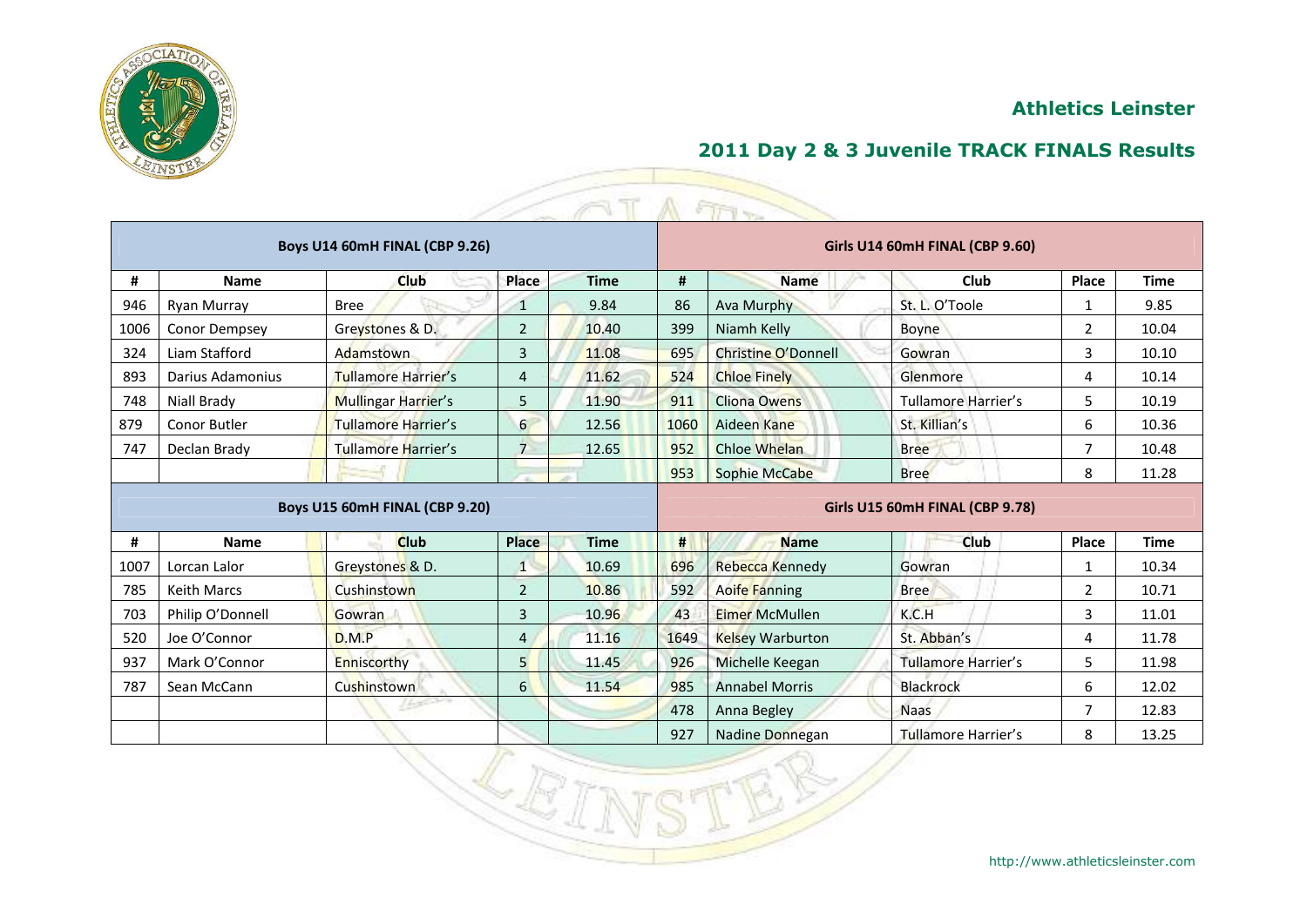



|      |                      |                                 |                | T<br>×                          |      | A FIFT                   |                                 |                |                 |
|------|----------------------|---------------------------------|----------------|---------------------------------|------|--------------------------|---------------------------------|----------------|-----------------|
|      |                      | Boys U16 60mH FINAL (CBP 8.96)  |                |                                 |      |                          | Girls U16 60mH FINAL (CBP 9.50) |                |                 |
| #    | <b>Name</b>          | Club                            | Place          | <b>Time</b>                     | #    | <b>Name</b>              | Club                            | Place          | <b>Time</b>     |
| 96   | Owen Scully          | St. L. O'Toole                  | 1              | 9.32                            | 87   | Lauren Dwyer             | St. L. O'Toole                  | 1              | <b>CBP 9.40</b> |
| 945  | Paddy Devereux       | <b>Bree</b>                     | $\overline{2}$ | 9.60                            | 541  | <b>Shannon Dalkins</b>   | Horeswood                       | $\overline{2}$ | 10.06           |
| 527  | Daniel Finley        | Glenmore                        | 3              | 10.73                           | 950  | <b>Catriona Carrol</b>   | <b>Bree</b>                     | 3              | 10.40           |
| 9.35 | Ciaran Joyce         | Ennoscorthy                     | $\overline{4}$ | 11.50                           | 1029 | <b>Ashling Moore</b>     | Greystone's                     | 4              | 10.96           |
|      |                      |                                 |                |                                 | 477  | <b>Eimear McCabe</b>     | <b>Naas</b>                     | 5              | 11.42           |
|      |                      | <b>STATE</b>                    |                |                                 | 564  | <b>Christine Campion</b> | Celbridge                       |                | D.N.F           |
|      |                      | Boys U17 60mH FINAL (CBP8 8.68) |                | Girls U17 60mH FINAL (CBP 9.20) |      |                          |                                 |                |                 |
| #    | <b>Name</b>          | <b>Club</b>                     | <b>Place</b>   | <b>Time</b>                     | #    | <b>Name</b>              | Club                            | <b>Place</b>   | <b>Time</b>     |
| 932  | Colin Nolan          | <b>Enniscorthy</b>              | $\mathbf{1}$   | 8.92                            | 38   | Sinead McDonagh          | K.C.H                           |                | 10.10           |
| 1366 | Patrick Heffernan    | Tullamore Harrier's             |                |                                 |      |                          |                                 |                |                 |
|      |                      |                                 | $\overline{2}$ | 9.47                            | 39   | <b>Catherina Twomney</b> | K.C.H                           | $\overline{2}$ | 10.45           |
| 98   | Keith Noctor         | St. L. O'Toole                  | $\mathbf{3}$   | 9.51                            | 601  | Lynda Earls              | <b>Inbhear Dee</b>              | 3              | 10.64           |
| 934  | Davin O'Connor       | Enniscorthy                     | $\overline{4}$ | 9.81                            |      |                          |                                 | 4              |                 |
| 522  | Christopher Culleton | D.M.P                           | 5              | 9.84                            |      |                          |                                 | 5              |                 |
|      |                      | Boys U18 60mH FINAL (CBP 8.33)  |                |                                 |      |                          | Girls U18 60mH FINAL (CBP 9.22) |                |                 |
| #    | <b>Name</b>          | <b>Club</b>                     | <b>Place</b>   | <b>Time</b>                     | #    | <b>Name</b>              | <b>Club</b>                     | Place          | <b>Time</b>     |
| 348  | Eoin Power           | St. Joseph's                    | 1              | 8.65                            | 965  | <b>Nessa Millet</b>      | St. Abban's                     | 1              | 9.60            |

LE

Z,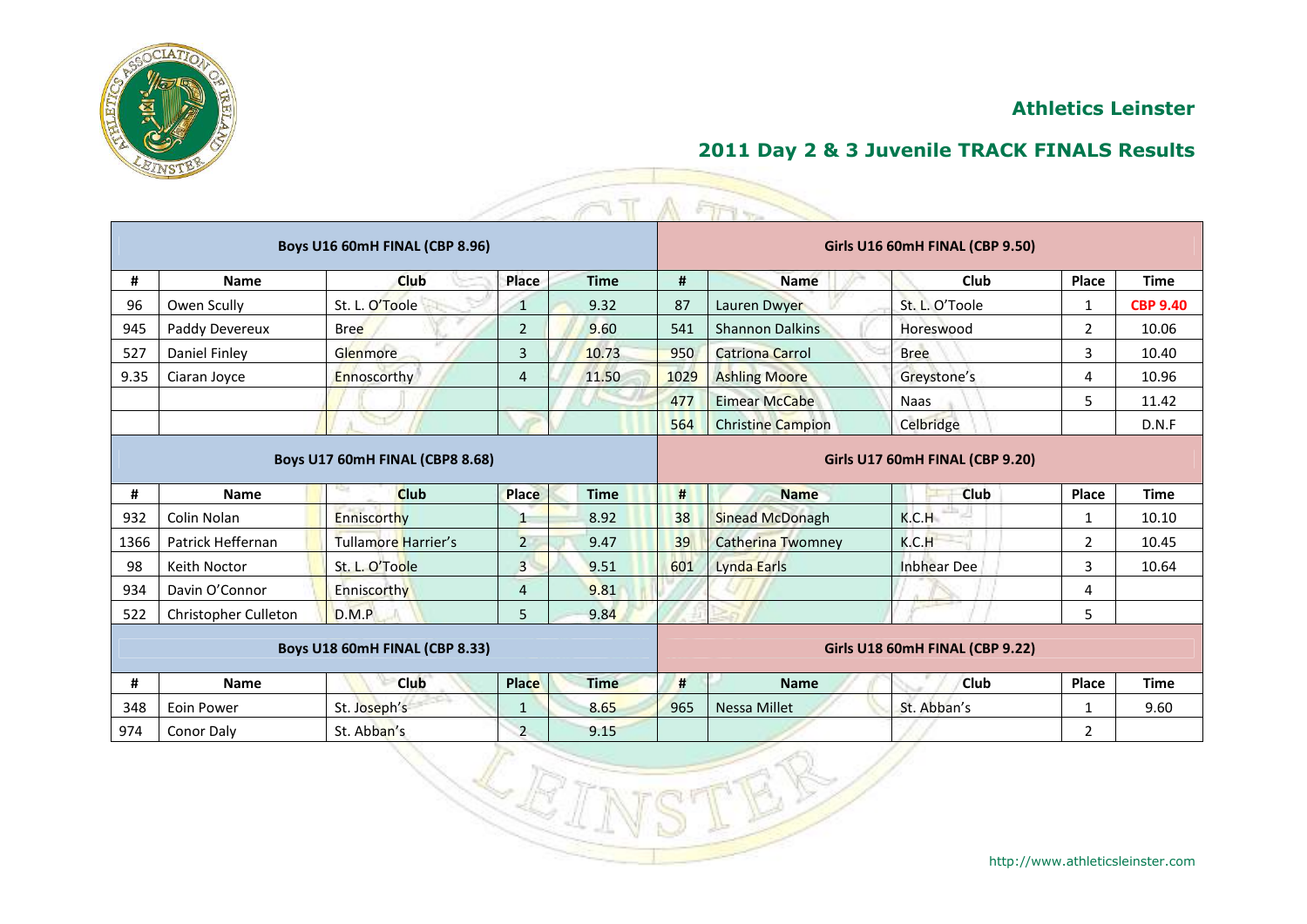



| Boys U19 60mH FINAL (CBP 8.48) |             |                |       |             |     | Girls U19 60mH FINAL (CBP 8.78) |  |             |              |      |  |  |  |
|--------------------------------|-------------|----------------|-------|-------------|-----|---------------------------------|--|-------------|--------------|------|--|--|--|
|                                | <b>Name</b> | <b>Club</b>    | Place | <b>Time</b> | #   | <b>Name</b>                     |  | <b>Club</b> | <b>Place</b> | Time |  |  |  |
| 301                            | Paul Byrne  | St. L. O'Toole |       | 12.45       | 34  | Laura Langton                   |  | K.C.H       |              | 9.53 |  |  |  |
|                                |             |                |       |             | 570 | Sinead Lawlor                   |  | Celbridge   |              | 9.92 |  |  |  |

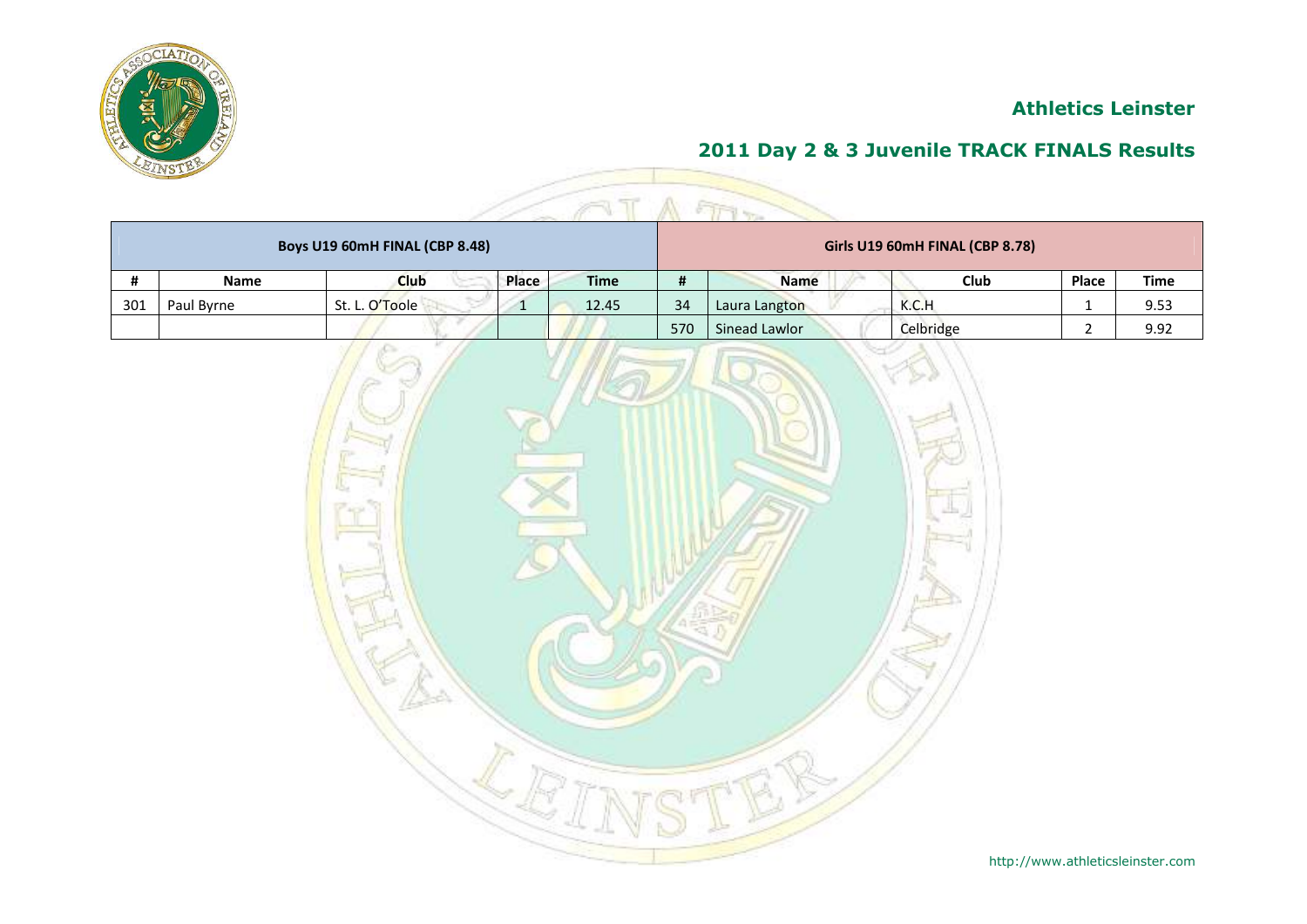

|     |                         |                                        |                |                  |                                  | ET1.7                   |                     |                |                  |  |
|-----|-------------------------|----------------------------------------|----------------|------------------|----------------------------------|-------------------------|---------------------|----------------|------------------|--|
|     |                         | <b>Boys U16 200m FINAL (CBP 23.46)</b> |                |                  | Girls U16 200m FINAL (CBP26.30)  |                         |                     |                |                  |  |
| #   | Name                    | <b>Club</b>                            | Place          | <b>Time</b>      | #                                | <b>Name</b>             | <b>Club</b>         | <b>Place</b>   | <b>Time</b>      |  |
| 96  | Owen Scully             | St. L. O'Toole                         | $\mathbf{1}$   | 24.15            | 849                              | Katie Bernie            | Newbridge           | 1              | 27.25            |  |
| 95  | Adam Murphy             | St. L. O'Toole                         | $\overline{2}$ | 24.34            | 727                              | Victoria Harris         | Mullingar Harrier's | $\overline{2}$ | 27.84            |  |
| 898 | Dean Power              | <b>Tullamore Harrier's</b>             | 3              | 24.83            | 678                              | <b>Amy Murphy</b>       | Roundwood & D.      | 3              | 27.93            |  |
| 466 | Niall Delahunt          | <b>Naas</b>                            | 4              | 25.22            | 564                              | <b>Clare Campion</b>    | Celbridge           | 4              | 28.60            |  |
|     |                         | Boys U17 200m FINAL (CBP 23.77)        |                |                  | Girls U17 200m FINAL (CBP 25.82) |                         |                     |                |                  |  |
| #   | <b>Name</b>             | Club                                   | <b>Place</b>   | <b>Time</b>      | #<br>Club<br><b>Name</b>         |                         |                     |                | <b>Time</b>      |  |
| 311 | Marcus Lawler           | St. L. O'Toole                         | 1              | <b>CBP 23.05</b> | 70                               | <b>Cliodhna Manning</b> | K.C.H               | 1              | <b>CBP 25.50</b> |  |
| 33  | <b>Matthew Connolly</b> | St. Andrew's                           | $\overline{2}$ | 25.23            | 1038                             | <b>Clare Foley</b>      | Greystones & D.     | $\overline{2}$ | 26.42            |  |
| 934 | Davin O'Connor          | Enniscorthy                            | $\overline{3}$ | 25.39            | 601                              | Lynda Earls             | <b>Inbhear Dee</b>  | 3              | 28.81            |  |
|     |                         |                                        |                |                  | 623                              | <b>Rachael Smith</b>    | <b>Dunboyne</b>     | 4              | 29.04            |  |
|     |                         | Boys U18 200m FINAL (CBP 23.54)        |                |                  | Girls U18 200m FINAL (CBP 25.80) |                         |                     |                |                  |  |
| #   | <b>Name</b>             | <b>Club</b>                            | <b>Place</b>   | <b>Time</b>      | #                                | <b>Name</b>             | Club                | Place          | <b>Time</b>      |  |
| 671 | <b>Tony Stafford</b>    | <b>Menapians</b>                       | $\mathbf{1}$   | <b>CBP 23.42</b> | 36                               | Lorraine O'Shea         | K.C.H               | $\mathbf 1$    | 26.32            |  |
| 741 | <b>Tommy Gallagher</b>  | <b>Mullingar Harrier's</b>             | $2^{\circ}$    | 24.27            | 964                              | <b>Sarah Buggy</b>      | St. Abban's         | $\overline{2}$ | 27.77            |  |
| 529 | Conor Wilson            | <b>Menapians</b>                       | 3 <sup>1</sup> | 24.76            | 949                              | Amy Flannigan           | <b>Bree</b>         | 3              | 28.04            |  |
|     |                         |                                        |                |                  | 681                              | Cara Shields            | Roundwood & D.      | 4              | 29.34            |  |

Ñ.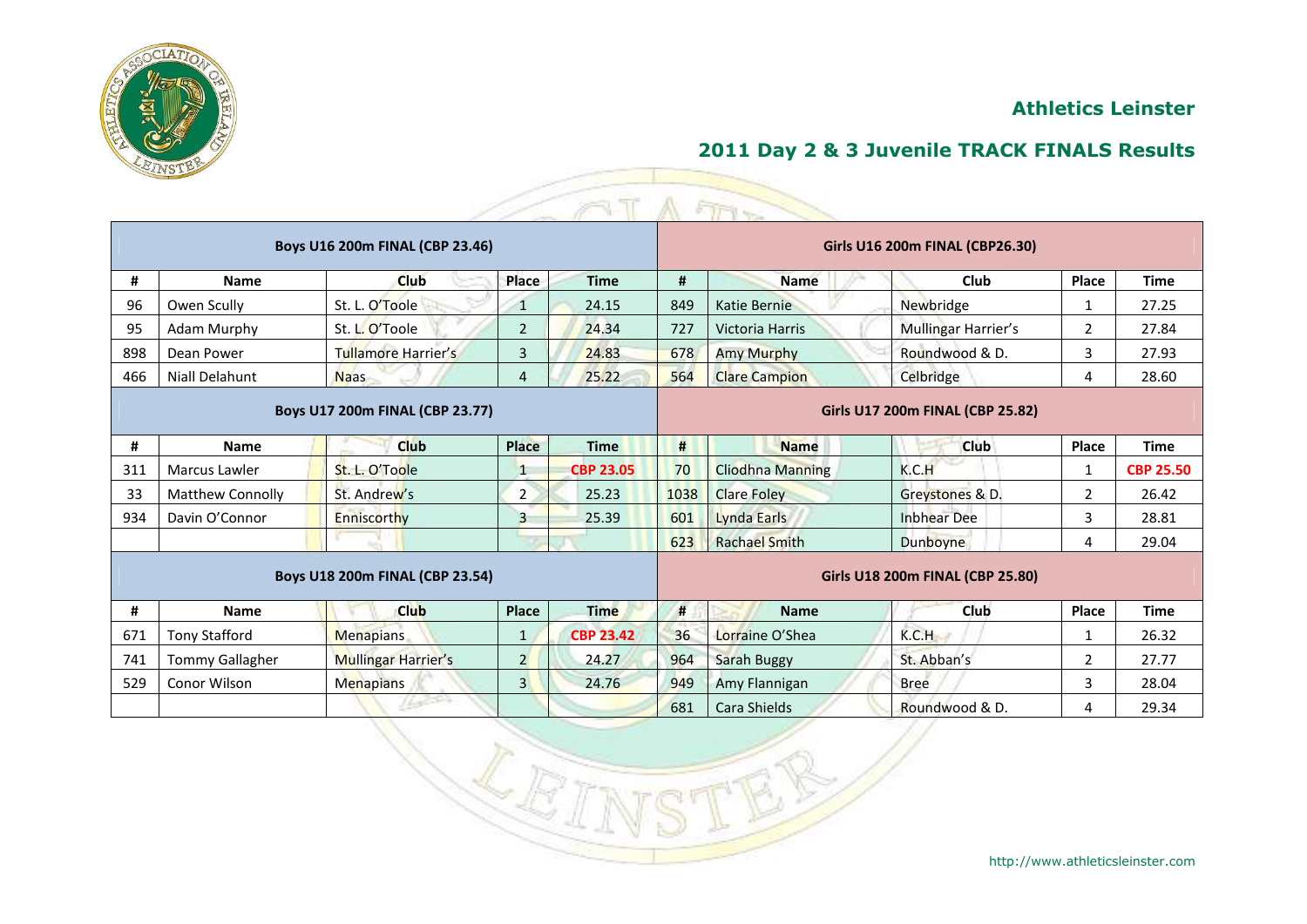



|     | $\mathbb{R}$                    |                |                 |  |             |     |                                  |         |       |             |  |  |  |  |
|-----|---------------------------------|----------------|-----------------|--|-------------|-----|----------------------------------|---------|-------|-------------|--|--|--|--|
|     | Boys U19 200m FINAL (CBP 23.60) |                |                 |  |             |     | Girls U19 200m FINAL (CBP 26.44) |         |       |             |  |  |  |  |
| #   | <b>Name</b>                     | Club           | Place           |  | <b>Time</b> | #   | <b>Name</b>                      | Club    | Place | <b>Time</b> |  |  |  |  |
| 349 | Jack Saunders                   | St. Jospeh's   |                 |  | 23.34       | 34  | Laura Langton                    | K.C.H   |       | 26.70       |  |  |  |  |
| 312 | <b>Adam Dowling</b>             | St. L. O'Toole | ำ<br>$\epsilon$ |  | 24.05       | 990 | Clara Byrne                      | Parnell |       | 27.84       |  |  |  |  |
|     | Michael Lannigan                | K.C.H          | 3               |  | 24.67       |     |                                  |         |       |             |  |  |  |  |
| 368 | John Murphy                     | St. Joseph's   | $\overline{4}$  |  | 25.90       |     |                                  |         |       |             |  |  |  |  |
|     |                                 |                |                 |  |             |     |                                  |         |       |             |  |  |  |  |

|     |                 | Boys U18 400m FINAL (CBP 51.10) |                |             | Girls U18 300m OnTimes           |                     |                 |        |             |  |  |
|-----|-----------------|---------------------------------|----------------|-------------|----------------------------------|---------------------|-----------------|--------|-------------|--|--|
| #   | Name            | <b>Club</b>                     | Place          | <b>Time</b> | #                                | <b>Name</b>         | <b>Club</b>     | Place  | <b>Time</b> |  |  |
| 99  | Gavin Curran    | St. L. O'Toole                  | $\mathbf{1}$   | 54.70       | 965                              | <b>Nessa Millet</b> | St. Abban's     | $H1-1$ | 46.10       |  |  |
| 839 | Eoin Murphy     | <b>Newbridge</b>                | $\overline{2}$ | 54.88       | 949                              | Amy Flannigan       | <b>Bree</b>     | $H1-2$ | 51.35       |  |  |
| 835 | Kalem Mahon     | Enniscorthy                     | $\overline{3}$ | 63.36       | 683                              | Laura Kavanagh      | Roundwood & D.  | $H2-1$ | 54.21       |  |  |
|     |                 |                                 |                |             | 681                              | <b>Cara Shields</b> | Roundwood & D.  | $H1-3$ | 55.03       |  |  |
|     |                 |                                 |                |             | 1033                             | <b>Haley Fallon</b> | Greystones & D. | $H2-2$ | 56.44       |  |  |
|     |                 | Boys U19 400m FINAL (CBP 50.80) |                |             | Girls U19 400m FINAL (CBP 26.44) |                     |                 |        |             |  |  |
|     |                 |                                 |                |             |                                  |                     |                 |        |             |  |  |
| #   | Name            | Club                            | <b>Place</b>   | <b>Time</b> | #                                | <b>Name</b>         | <b>Club</b>     | Place  | <b>Time</b> |  |  |
| 349 | Jack Saunder    | St. Joseph's                    | $\mathbf{1}$   | 52.12       | 990                              | Clara Byrne         | Parnell         |        | 64.44       |  |  |
| 1   | lan Boland      | K.C.H                           | $\overline{2}$ | 52.98       |                                  |                     |                 |        |             |  |  |
| 2   | Michael Lanigan | K.C.H                           | $\overline{3}$ | 55.12       |                                  |                     |                 |        |             |  |  |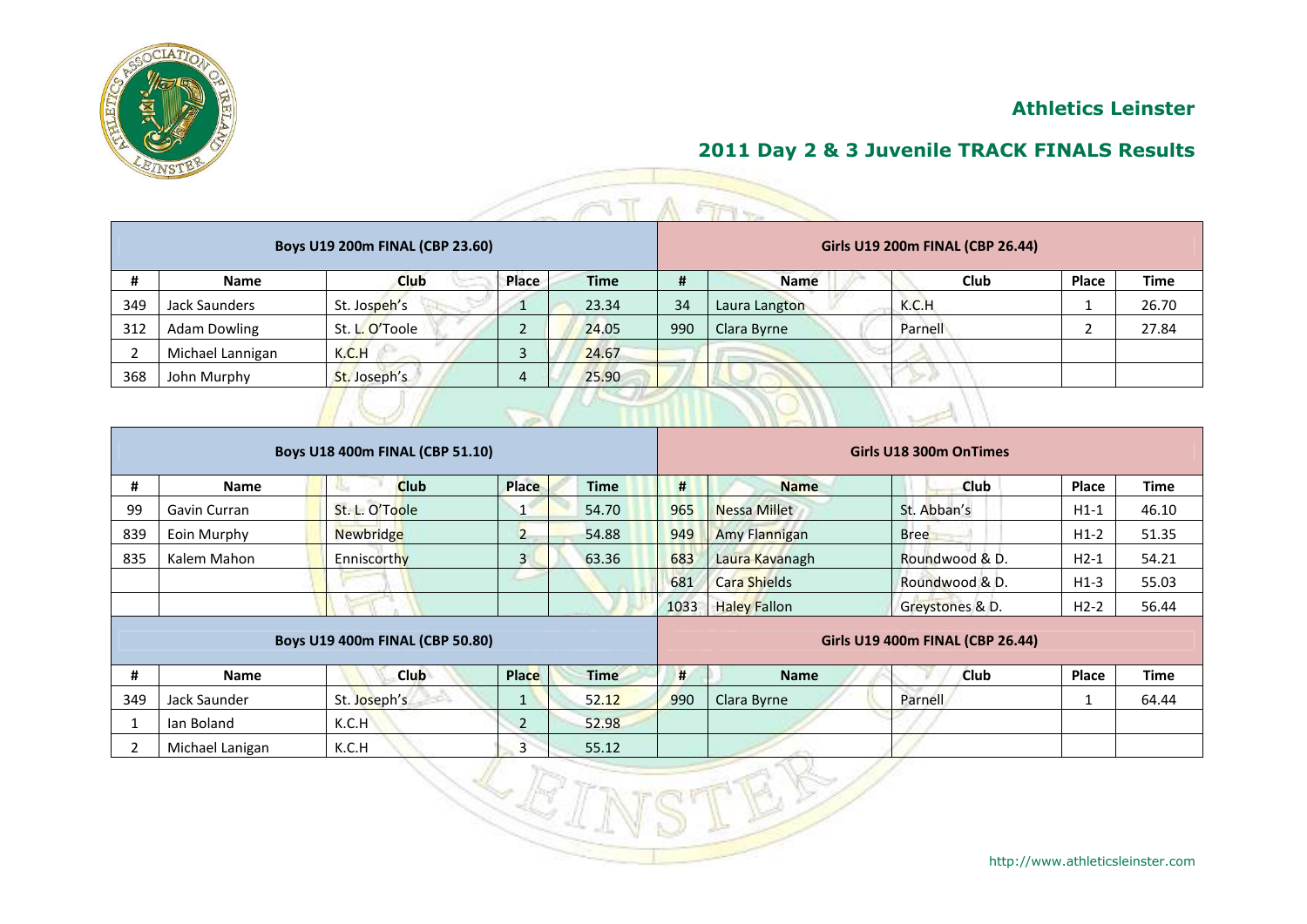

| 2011 Day 2 & 3 Juvenile TRACK FINALS Results |  |  |  |  |  |
|----------------------------------------------|--|--|--|--|--|
|----------------------------------------------|--|--|--|--|--|

|      |                         |                                   |                 |             |                                    | ETV                  |                            |                |             |  |  |
|------|-------------------------|-----------------------------------|-----------------|-------------|------------------------------------|----------------------|----------------------------|----------------|-------------|--|--|
|      |                         | Boys U12 600m FINAL (CBP 1.45.96) |                 |             | Girls U12 600m FINAL (CBP 1.52.40) |                      |                            |                |             |  |  |
| #    | <b>Name</b>             | <b>Club</b>                       | Place           | <b>Time</b> | #                                  | <b>Name</b>          | Club                       | Place          | <b>Time</b> |  |  |
| 620  | Luke Gorham             | St. Gerard's                      | 1               | 1.53.85     | 75                                 | Anna Doyle           | St. L. O'Toole             | J <sub>1</sub> | 1.59.62     |  |  |
| 870  | Cormac Izuchukwu        | Tullamore Harrier's               | $\overline{2}$  | 1.55.39     | 614                                | Kate O'Connor        | St. Gerard's               | J1             | 1.59.62     |  |  |
| 874  | Mark Milner             | <b>Tullamore Harrier's</b>        | 3               | 1.56.74     | 902                                | Ciara Rafter         | Tullamore Harrier's        | 3              | 2.00.12     |  |  |
| 875  | Ciaran Mulligan         | <b>Tullamore Harrier's</b>        | 4               | 1.57.53     | 901                                | <b>Niamh Rafter</b>  | <b>Tullamore Harrier's</b> | 4              | 2.02.59     |  |  |
| 1352 | Tony O'Connor           | <b>Naas</b>                       | 5               | 1.57.55     | 709                                | <b>Alisha Martin</b> | Mullingar Harrier's        | 5              | 2.03.19     |  |  |
| 763  | Conor McHugh            | <b>Mullingar Harrier's</b>        | 6               | 1.58.80     | 860                                | Erona Fitzpatrick    | <b>North Laois</b>         | 6              | 2.06.58     |  |  |
| 778  | Jack Waters             | Roundwood & D.                    | $\overline{7}$  | 1.58.83     | 369                                | Daena Kealy          | Tinryland                  | 7              | 2.08.31     |  |  |
| 19   | <b>Edward Dunne</b>     | K.C.H                             | 8               | 1.59.27     | 593                                | Laura Curran         | Kildare                    | 8              | 2.10.76     |  |  |
| 315  | Liam Connaughton        | Dunleer                           | 9               | 2.01.85     | 64                                 | <b>Rebecca Keane</b> | K.C.H                      | 9              | 2.12.81     |  |  |
| 17   | <b>Adam Fitzpatrick</b> | K.C.H                             | 10 <sup>°</sup> | 2.02.75     | 481                                | Kira O'Brien         | ₩IJ<br><b>Naas</b>         | 10             | 2.15.04     |  |  |
|      |                         | Boys U13 600m FINAL (CBP 1.43.90) |                 |             | Girls U13 600m FINAL (CBP1.45.00)  |                      |                            |                |             |  |  |
| #    | <b>Name</b>             | <b>Club</b>                       | <b>Place</b>    | <b>Time</b> | #                                  | <b>Name</b>          | Club                       | Place          | <b>Time</b> |  |  |
| 92   | <b>Robert Crowley</b>   | St. L. O'Toole                    | 1               | 1.47.22     | 79                                 | Laura Ward           | St. L. O'Toole             | 1              | 1.50.87     |  |  |
| 11   | Luke Fitzpatrick        | K.C.H                             | $\overline{2}$  | 1.47.50     | 501                                | Eve O'Donovan        | Navan                      | 2              | 1.53.41     |  |  |
| 93   | Michael Kinsella        | Enniscorthy                       | $\overline{3}$  | 1.52.51     | 59                                 | Jennifer O'Keeffe    | K.C.H                      | 3              | 1.53.81     |  |  |
| 817  | Oisin Cuill             | St. Coca's                        | $\overline{4}$  | 1.53.10     | 735                                | <b>Maabh McNulty</b> | <b>Mullingar Harrier's</b> | 4              | 1.55.06     |  |  |
| 346  | David O'Connor          | St. Joseph's                      | 5               | 1.56.78     | 852                                | Aimee McGrath        | Newbridge                  | 5              | 1.55.69     |  |  |
| 881  | Conor Mulligan          | Mullingar Harrier's               | 6               | 1.57.20     | 763                                | Niamh Quinn          | Mullingar Harrier's        | 6              | 1.55.22     |  |  |
| 845  | Mark Glynn              | Newbridge                         | 7               | 1.58.10     | 853                                | Ellie O'Toole        | Newbridge                  | 7              | 2.00.78     |  |  |

745 | Jonah Kelly | Mullingar Harrier's 8 | 8 | 1.58.59 | 733 | Alanna Bate | Mullingar Harrier's | 8 | 2.01.72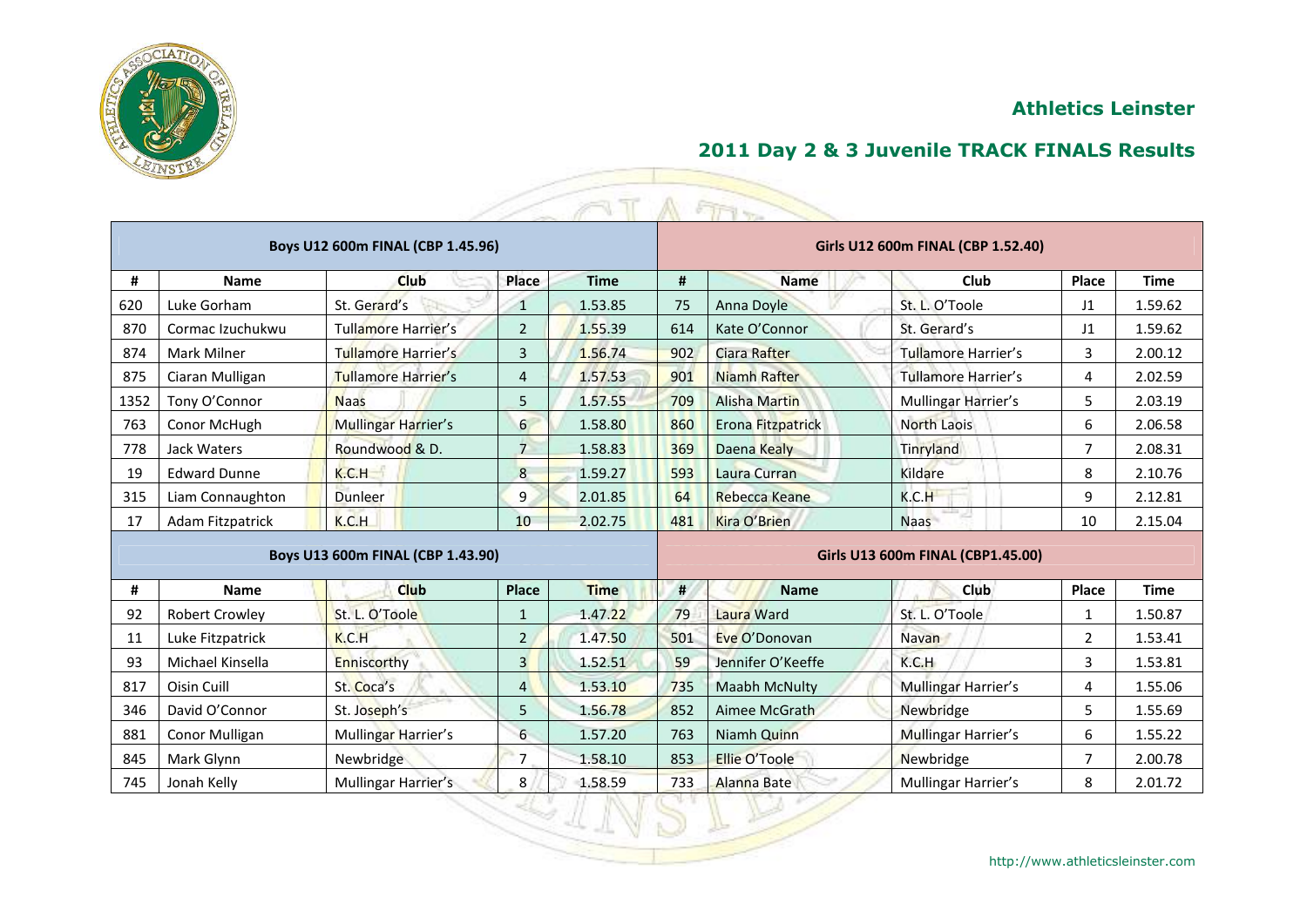



| 536  | Liam Murphy           | Le Cheile                         | 9              | 2.01.12     | 1019                               | Sinead O'Neill          | Greystones &D              | 9            | 2.01.98               |  |  |
|------|-----------------------|-----------------------------------|----------------|-------------|------------------------------------|-------------------------|----------------------------|--------------|-----------------------|--|--|
| 16   | Ronan Quinn           | K.C.H                             | 10             | 2.11.27     | 65                                 | Laura Gleeson           | K.C.H                      | 10           | 2.03.07               |  |  |
|      |                       | Boys U14 800m FINAL (CBP 2.07.70) |                |             | Girls U14 800m FINAL (CBP 2.25.20) |                         |                            |              |                       |  |  |
| #    | <b>Name</b>           | Club                              | Place          | <b>Time</b> | #                                  | <b>Name</b>             | Club                       | Place        | <b>Time</b>           |  |  |
| 751  | Patrick Shaw          | <b>Mullingar Harrier's</b>        | $\mathbf{1}$   | 2.22.10     | 1483                               | Rose Finnegan           | <b>Bohermeen</b>           | $\mathbf{1}$ | 2.33.41               |  |  |
| 749  | <b>Cormac Dalton</b>  | <b>Mullingar Harrier's</b>        | $\overline{2}$ | 2.23.04     | 370                                | Lauryn Kealy            | Tinryland                  | 2            | 2.34.94               |  |  |
| 1377 | <b>Finbar Crowley</b> | Emo Rath                          | 3              | 2.27.60     | 52                                 | Aoibhe O'Shea           | K.C.H                      | 3            | 2.38.55               |  |  |
| 819  | Eoin Reidy            | St. Coca's                        | $\overline{4}$ | 2.28.50     | 489                                | <b>Anna Cleary</b>      | <b>Naas</b>                | 4            | 2.39.06               |  |  |
| 538  | <b>Conall Hayes</b>   | Le Cheile                         | $\overline{5}$ | 2.33.40     | 715                                | <b>Clare Fagan</b>      | <b>Mullingar Harrier's</b> | 5            | 2.39.22               |  |  |
| 1008 | <b>Scott Howard</b>   | Greystones & D.                   | 6              | 2.36.27     | 1354                               | <b>Ashling McDonagh</b> | K.C.H                      | 6            | 2.39.40               |  |  |
| 595  | John Fitzsimons       | Kildare                           | $\overline{7}$ | 2.37.14     | 514                                | Cliodhna O'Connor       | Crookstown M/V             | 7            | 2.44.01               |  |  |
| 747  | Declan Brady          | <b>Mullingar Harrier's</b>        | 8              | 2.37.64     | 910                                | <b>Cara Todd</b>        | <b>Tullamore Harrier's</b> | 8            | 2.46.15               |  |  |
| 1394 | Senan Lynam           | Mullingar Harrier's               | $\overline{9}$ | 2.36.40     | 953                                | <b>Sophie McCabe</b>    | <b>Bree</b>                | 9            | 2.51.58               |  |  |
| 498  | <b>Niall Durkin</b>   | Trim                              | 10             | 2.42.97     | 508                                | Laura Quigley           | Crookstown M/V             | 10           | D.N.F                 |  |  |
|      |                       | Boys U15 800m FINAL (CBP 2.06.50) |                |             | Girls U15 800m FINAL (CBP 2.26.30) |                         |                            |              |                       |  |  |
| #    | <b>Name</b>           | <b>Club</b>                       | <b>Place</b>   | <b>Time</b> | #                                  | <b>Name</b>             | Club                       | Place        | <b>Time</b>           |  |  |
| 752  | Glen Gaffney          | <b>Mullingar Harrier's</b>        | 1              | 2.19.64     | 487                                | Ciara Gallagher         | <b>Naas</b>                | $\mathbf{1}$ | <b>CBP</b><br>2.24.59 |  |  |
| 547  | Jack Kyle             | Celbridge                         | $\overline{2}$ | 2.21.34     | 1056                               | Nadine Kenny            | Gorey                      | $\mathbf{2}$ | 2.29.28               |  |  |
| 894  | <b>Barry Mooney</b>   | Tullamore Harrier's               | 3              | 2.23.55     | 856                                | Caoimhe Murphy          | Newbridge                  | 3            | 2.35.17               |  |  |
| 1392 | Adam Kelly            | Mullingar Harrier's               | $\overline{a}$ | 2.25.06     | 991                                | <b>Katey Conroy</b>     | Parnell                    | 4            | 2.38.75               |  |  |
| 753  | Mervyn Harris         | Mullingar Harrier's               | 5              | 2.27.90     | 571                                | Sinead O'Connor         | Celbridge                  | 5            | 2.43.10               |  |  |
| 739  | Sean Flannigan        | Le Cheile                         | 6              | 2.32.77     | 723                                | <b>Ashling Moody</b>    | Mullingar Harrier's        | 6            | 2.44.91               |  |  |
|      |                       |                                   |                |             |                                    |                         |                            |              |                       |  |  |

http://www.athleticsleinster.com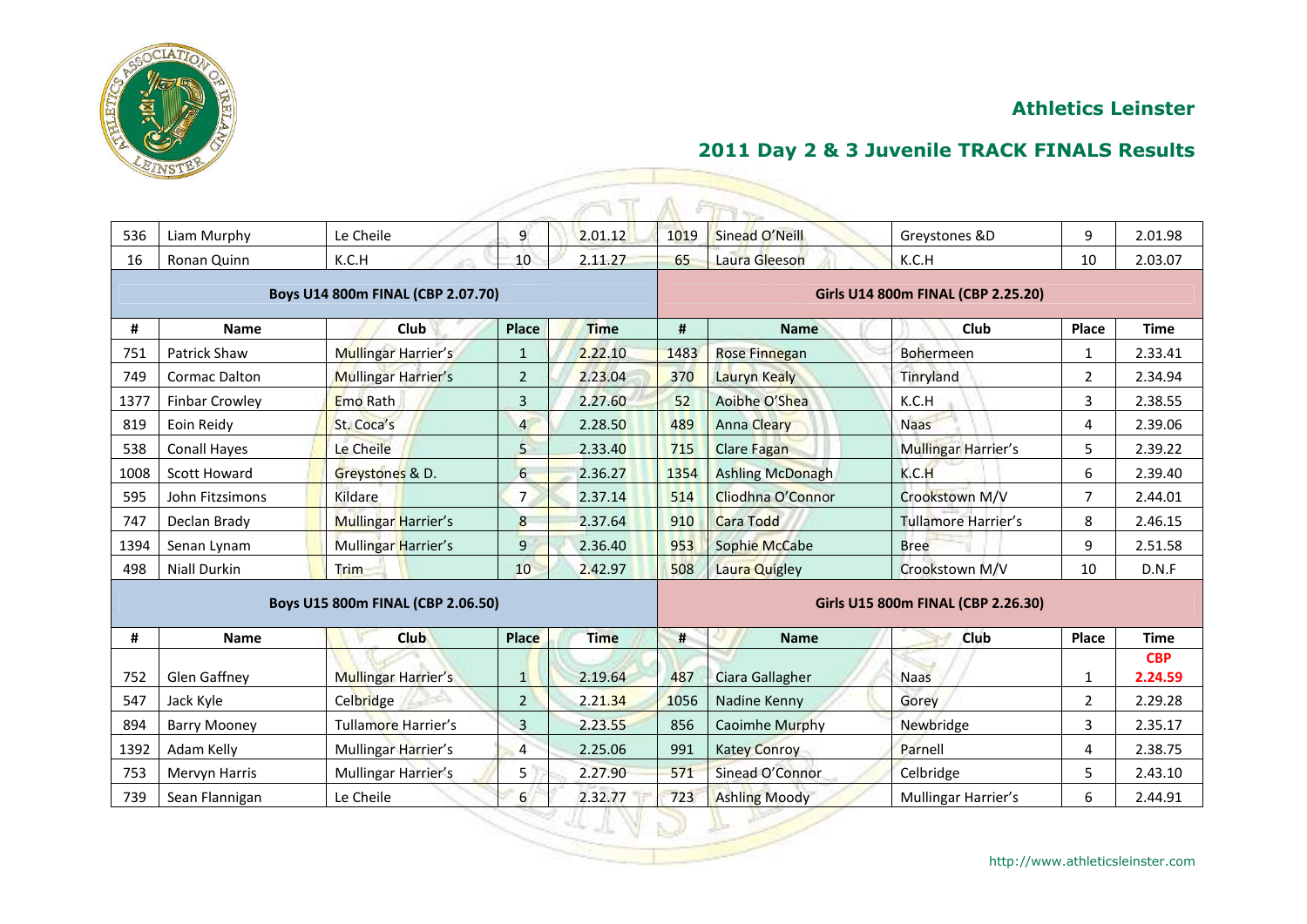

| 582  | Eoin Troy            | Suncroft                          | $\overline{7}$ | 2.36.54     | 927 | Nadine Donnegan          | <b>Tullamore Harrier's</b>         | $\overline{7}$ | 2.49.54               |
|------|----------------------|-----------------------------------|----------------|-------------|-----|--------------------------|------------------------------------|----------------|-----------------------|
| 362  | Paul Manning         | St. Jospeh's                      | 8              | 2.39.32     | 450 | Eimear O'Rourke          | Boyne                              | 8              | 2.51.73               |
| 471  | <b>Onal Delahunt</b> | <b>Naas</b>                       | $\overline{9}$ | D.N.F       | 724 | <b>Faye Walsh</b>        | Mullingar Harrier's                | 9              | 2.56.26               |
| 545  | Daniel Cahill        | Celbridge                         | 10             | D.N.S       | 641 | Aoife Holton             | Na Fianna                          | 10             | 3.00.86               |
|      |                      |                                   |                |             | 983 | Aoife Cunningham         | <b>Blackrock</b>                   | 11             | 3.03.42               |
|      |                      |                                   |                |             | 639 | Laura Heneghan           | Na Fianna                          | 12             | 3.04.11               |
|      |                      |                                   |                |             | 638 | Ciara Heneghan           | Na Fianna                          | 13             | 3.08.65               |
|      |                      | Boys U16 800m FINAL (CBP 1.58.50) |                |             |     |                          | Girls U16 800m FINAL (CBP 2.25.94) |                |                       |
| #    | <b>Name</b>          | Club                              | <b>Place</b>   | <b>Time</b> | #   | <b>Name</b>              | <b>Club</b>                        | Place          | <b>Time</b>           |
| 1398 | Jack Reed            | Mullingar Harrier's               | 1              | 2.16.25     | 725 | <b>Linda Conroy</b>      | Mullingar Harrier's                | 1              | <b>CBP</b><br>2.24.57 |
| 1400 | William Kennedy      | <b>Naas</b>                       | $\overline{2}$ | 2.18.55     | 917 | <b>Ellen Raffter</b>     | <b>Tullamore Harrier's</b>         | $\overline{2}$ | 2.29.12               |
| 812  | Mark Rogers          | St. Peter's                       | $\overline{3}$ | 2.18.70     | 829 | <b>Caoimhe Whittaker</b> | ST. Coca's                         | 3              | 2.31.39               |
| 1397 | Laim O'Reilly        | Mullingar Harrier's               | $\overline{4}$ | 2.19.58     | 479 | Siobhan McArdle          | <b>Naas</b>                        | 4              | 2.33.32               |
| 857  | Ciaran Flynn         | <b>North Laois</b>                | 5              | 2.26.91     | 728 | Caoimhe Shaw             | <b>Mullingar Harrier's</b>         | 5.             | 2.33.35               |
| 469  | Peter Tuohy          | <b>Naas</b>                       | 6              | 2.2.8.35    | 837 | Niamh O'Connor           | Edenderry                          | 6              | 2.33.62               |
| 704  | Sean O'Neill         | Gowran                            | $\overline{7}$ | 2.30.69     | 449 | <b>Amy McTeggart</b>     | <b>Boyne</b>                       |                | 2.38.21               |
| 705  | Even Foley           | Gowran                            | 8 <sup>1</sup> | 2.39.51     | 828 | Niamh Burke              | St. Coca's                         | 8              | 2.44.46               |
|      |                      |                                   |                |             | 938 | Lauren Kinsella          | Enniscorthy                        | 9              | 2.52.79               |
|      |                      |                                   |                |             | 624 | Susan Culhane            | Dunboyne                           | 10             | 3.09.25               |

# **2011 Day 2 & 3 Juvenile TRACK FINALS Results**

http://www.athleticsleinster.com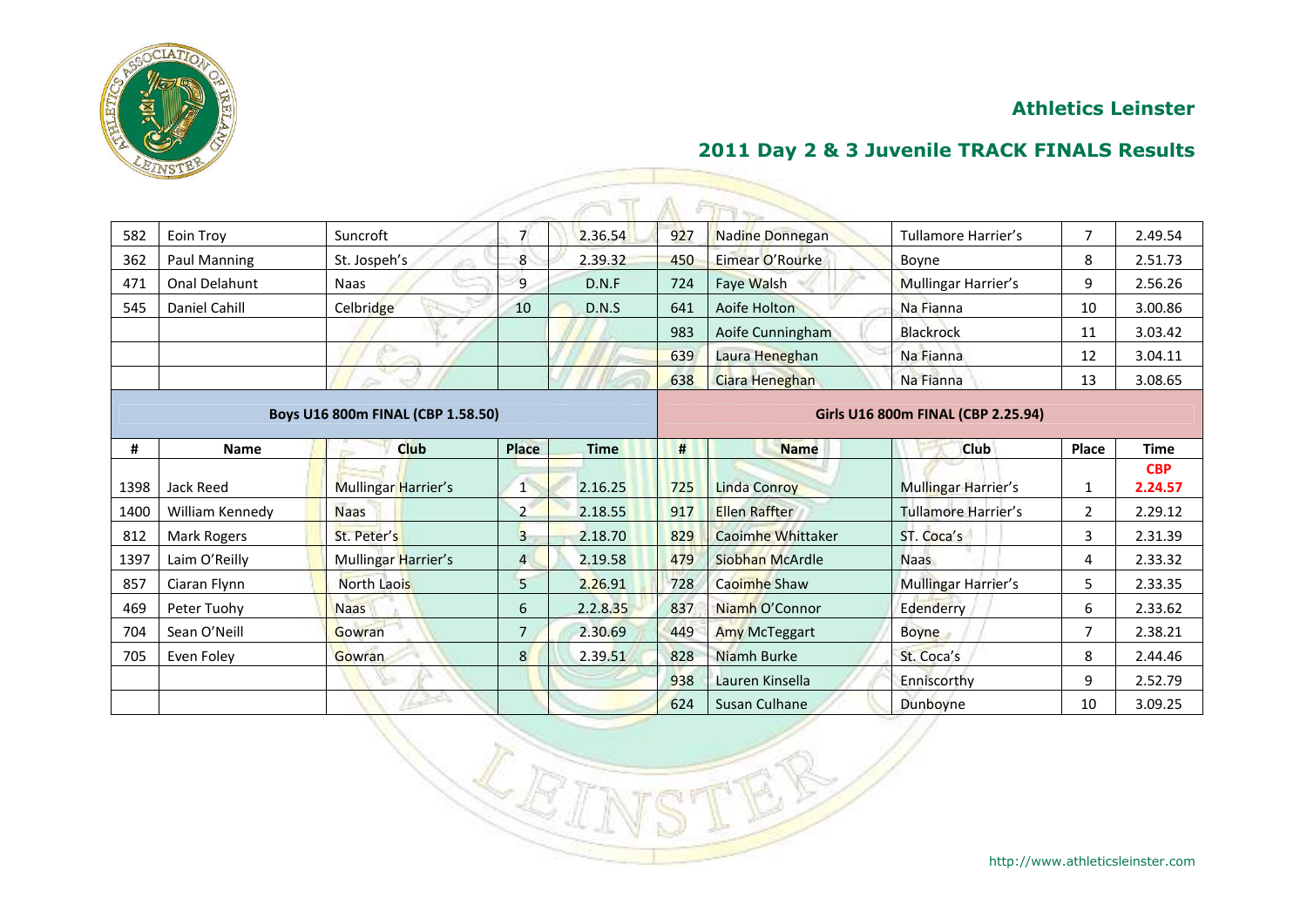

|     |                       | Boys U17 800m FINAL (CBP 2.03.20) |                |             | Girls U17 800m FINAL (CBP 2.24.62) |                      |                                    |                |             |  |  |
|-----|-----------------------|-----------------------------------|----------------|-------------|------------------------------------|----------------------|------------------------------------|----------------|-------------|--|--|
| #   | <b>Name</b>           | Club                              | Place          | <b>Time</b> | #                                  | <b>Name</b>          | Club                               | Place          | <b>Time</b> |  |  |
| 325 | Stephen Gorman        | Adamstown                         | $\mathbf{1}$   | 2.13.18     | 642                                | <b>Alison Daly</b>   | Na Fianna                          | $\mathbf{1}$   | 2.35.57     |  |  |
| 933 | James Kells           | Enniscorthy                       | $\overline{2}$ | 2.16.32     | 822                                | Sophie Courtney      | St. Coca's                         | 2              | 2.36.84     |  |  |
| 583 | Ciaran Troy           | Suncroft                          | 3              | 2.27.49     | 729                                | Lorraine Caffey      | <b>Mullingar Harrier's</b>         | 3              | 2.41.03     |  |  |
| 887 | Arron O'Leary Doyle   | <b>Tullamore Harrier's</b>        | 4              | 2.34.85     |                                    |                      |                                    | 4              |             |  |  |
| 628 | Darragh Flynn         | <b>Duboyne</b>                    | 5              | 2.38.65     |                                    |                      |                                    |                |             |  |  |
|     |                       | Boys U18 800m FINAL (CBP 2.00.78) |                |             |                                    |                      | Girls U18 800m FINAL (CBP 2.18.88) |                |             |  |  |
| #   | Name                  | Club                              | <b>Place</b>   | <b>Time</b> | #                                  | <b>Name</b>          | <b>Club</b>                        | <b>Place</b>   | <b>Time</b> |  |  |
| 540 | Conor Murphy          | Le Cheile                         | $\mathbf{1}$   | 2.08.91     | 1031                               | <b>Clare Fox</b>     | Greystones & D.                    | $\mathbf{1}$   | 2.34.69     |  |  |
| 973 | Christopher Buggy     | St. Abban's                       | $\overline{2}$ | 2.16.21     | 37                                 | Niamh Touhy          | K.C.H                              | $\overline{2}$ | 2.36.14     |  |  |
| 769 | <b>Graeme Philips</b> | Roundwood & D.                    | $\overline{3}$ | 2.20.37     | 1485                               | <b>Karen Baliney</b> | <b>NAvan</b>                       | 3              | 2.42.26     |  |  |
| 889 | Stephen Flynn         | <b>Tullamore Harrier's</b>        | $\overline{4}$ | 2.23.30     | 468                                | Sarah Kavanagh       | Roundwood & D.                     | 4              | 2.44.22     |  |  |
| 890 | James Shanahan        | <b>Tullamore Harrier's</b>        | 5              | 2.42.03     | 483                                | <b>Chloe Abbott</b>  | <b>Naas</b>                        | 5              | 2.44.33     |  |  |
|     |                       |                                   |                |             | 682                                | <b>Mia Coyne</b>     | Roundwood & D.                     | 6              | 2.49.51     |  |  |
|     |                       | Boys U19 800m FINAL (CBP 1.57.02) |                |             |                                    |                      | Girls U19 800m FINAL (CBP 2.25.08) |                |             |  |  |
| #   | <b>Name</b>           | <b>Club</b>                       | <b>Place</b>   | <b>Time</b> | #                                  | <b>Name</b>          | Club                               | Place          | <b>Time</b> |  |  |
| 766 | Robert Yorke          | Mullingar Harrier's               | $\mathbf{1}$   | 1.57.37     | 823                                | <b>Rachael Smith</b> | St.Coca's                          | $\mathbf{1}$   | 2.31.73     |  |  |
| 770 | Ronan Marah           | Roundwood & D.                    | 2              | 2.18.69     |                                    |                      |                                    |                |             |  |  |
|     | Adam Daly             | Mullingar Harrier's               | $\overline{3}$ | 2.21.80     |                                    |                      |                                    |                |             |  |  |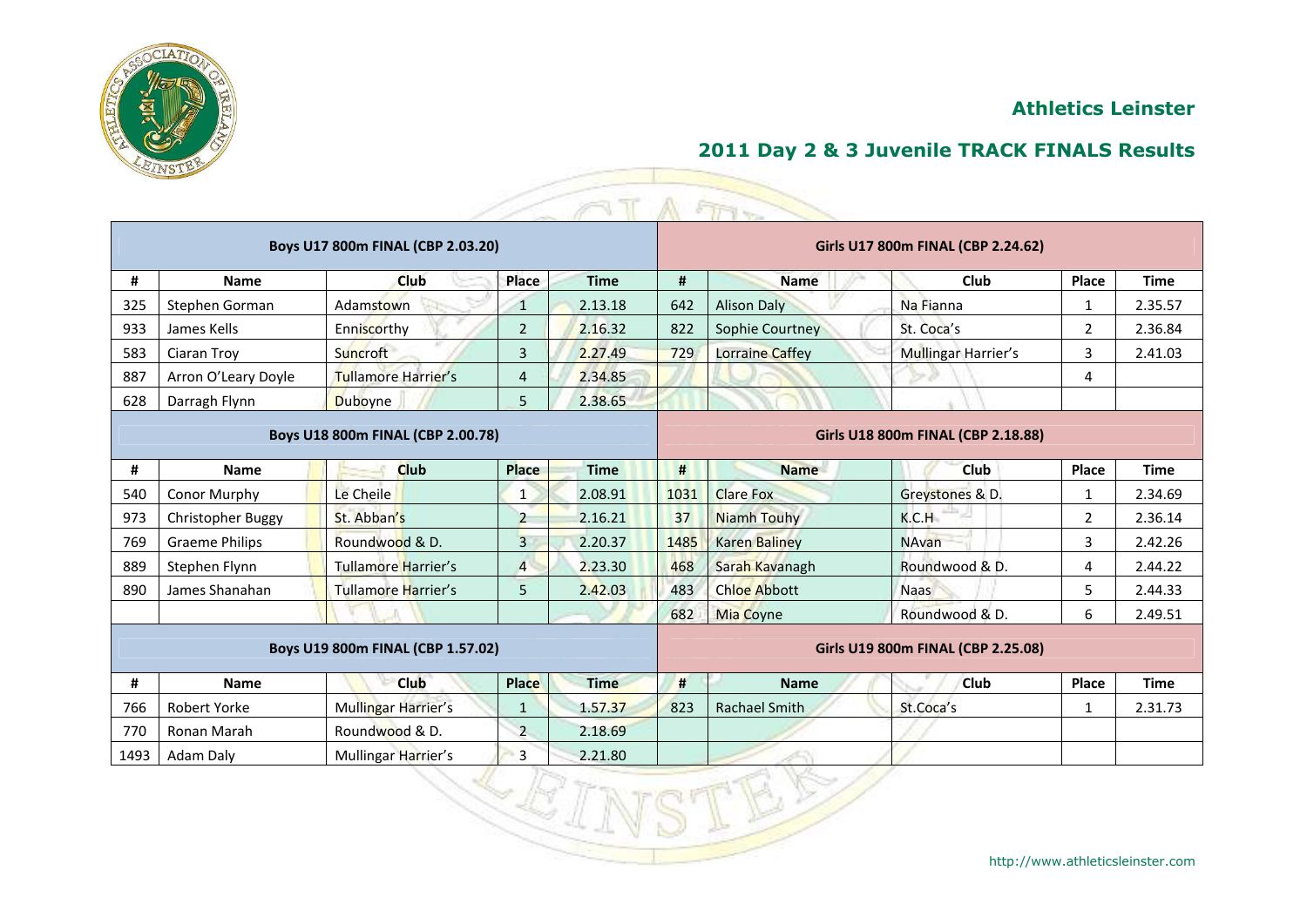

|                                    |                      | Boys U16 1500m FINAL (CBP 4.14.30) |                  |             | Girls U16 1500m FINAL (CBP 4.48.24) |                        |                                     |                |                       |  |  |
|------------------------------------|----------------------|------------------------------------|------------------|-------------|-------------------------------------|------------------------|-------------------------------------|----------------|-----------------------|--|--|
| #                                  | <b>Name</b>          | Club                               | Place            | <b>Time</b> | #                                   | <b>Name</b>            | Club                                | Place          | <b>Time</b>           |  |  |
| 757                                | Padraig Moran        | Mullingar Harrier's                | 1                | 4.29.50     | 725                                 | <b>Linda Conroy</b>    | Mullingar Harrier's                 | 1              | 4.57.96               |  |  |
| 977                                | James Moore          | Sr. Abban's                        | 2                | 4.46.75     | 916                                 | Nicole Cuskelly        | Tullamore Harrier's                 | $\overline{2}$ | 5.10.60               |  |  |
| 868                                | Aonghus Meehan       | <b>Dunleer</b>                     | $\overline{3}$   | 4.49.86     | 837                                 | Niamh O'Connor         | Edenderry                           | 3              | 5.17.39               |  |  |
| 882                                | Diarmuid O'Carroll   | Tullamore Harrier's                | $\overline{4}$   | 4.52.53     | 479                                 | Siobhan McArdle        | <b>Naas</b>                         | 4              | 5.20.42               |  |  |
| 857                                | Ciaran Flynn         | <b>North Laois</b>                 | 5                | 5.09.44     | 438                                 | Lorna Moody            | Mullingar Harrier's                 | 5              | 5.35.90               |  |  |
| 597                                | Niall Kelly          | Kildare                            | $6 \overline{}$  | 5.13.29     | 599                                 | Jane Fagin             | <b>Inbhear Dee</b>                  | 6              | 5.39.41               |  |  |
|                                    |                      |                                    |                  |             | 938                                 | Lauren Kinsella        | Enniscorthy                         | $\overline{7}$ | 5.54.91               |  |  |
| Boys U17 1500m FINAL (CBP 4.13.26) |                      |                                    |                  |             |                                     |                        | Girls U17 1500m FINAL (CBP 4.56.62) |                |                       |  |  |
| #                                  | <b>Name</b>          | <b>Club</b>                        | Place            | <b>Time</b> | #                                   | <b>Name</b>            | Club                                | Place          | <b>Time</b>           |  |  |
| 316                                | Aaron Hanlon         | Dunleer                            | $\mathbf{1}$     | 4.40.07     | 730                                 | <b>Lorraine Daly</b>   | Mullingar Harrier's                 | $\mathbf{1}$   | <b>CBP</b><br>5.27.44 |  |  |
| 4                                  | James Maher          | K.C.H                              | $\overline{2}$   | 4.41.79     | 822                                 | <b>Sophie Courtney</b> | St. Coca's                          | $\overline{2}$ | 5.28.25               |  |  |
| 758                                | Ryan Blundell        | Mullingar Harrier's                | 3                | 4.45.96     | 921                                 | <b>Sinead Rigney</b>   | <b>Tullamore Harrier's</b>          | 3              | 3.42.42               |  |  |
| 460                                | <b>Ciaran Mattox</b> | <b>Naas</b>                        | $\overline{4}$   | 4.46.05     | 680                                 | Raphaelle Smyth        | Roundwood & D.                      | 4              | 6.02.35               |  |  |
| 767                                | Liam Belton          | Roundwood & D                      | 5 <sup>1</sup>   | 4.59.97     |                                     |                        |                                     |                |                       |  |  |
| 885                                | Harry Flynn          | <b>Tullamore Harrier's</b>         | $6 \overline{6}$ | 5.13.91     |                                     |                        |                                     |                |                       |  |  |
| 887                                | Aaron O'Leary Doyle  | Tullamore Harrier's                | $\overline{7}$   | 5.18.07     |                                     |                        |                                     |                |                       |  |  |
| Boys U18 1500m FINAL (CBP 4.16.86) |                      |                                    |                  |             |                                     |                        | Girls U18 1500m FINAL (CBP 4.46.60) |                |                       |  |  |
| #                                  | <b>Name</b>          | <b>Club</b>                        | Place            | <b>Time</b> | #                                   | <b>Name</b>            | Club                                | Place          | <b>Time</b>           |  |  |
|                                    | Stephen Nea          | Mullingar Harrier's                | $\mathbf{1}$     | 4.28.02     | 825                                 | <b>Emily Milner</b>    | St. Coca's                          | $\mathbf{1}$   | 5.16.10               |  |  |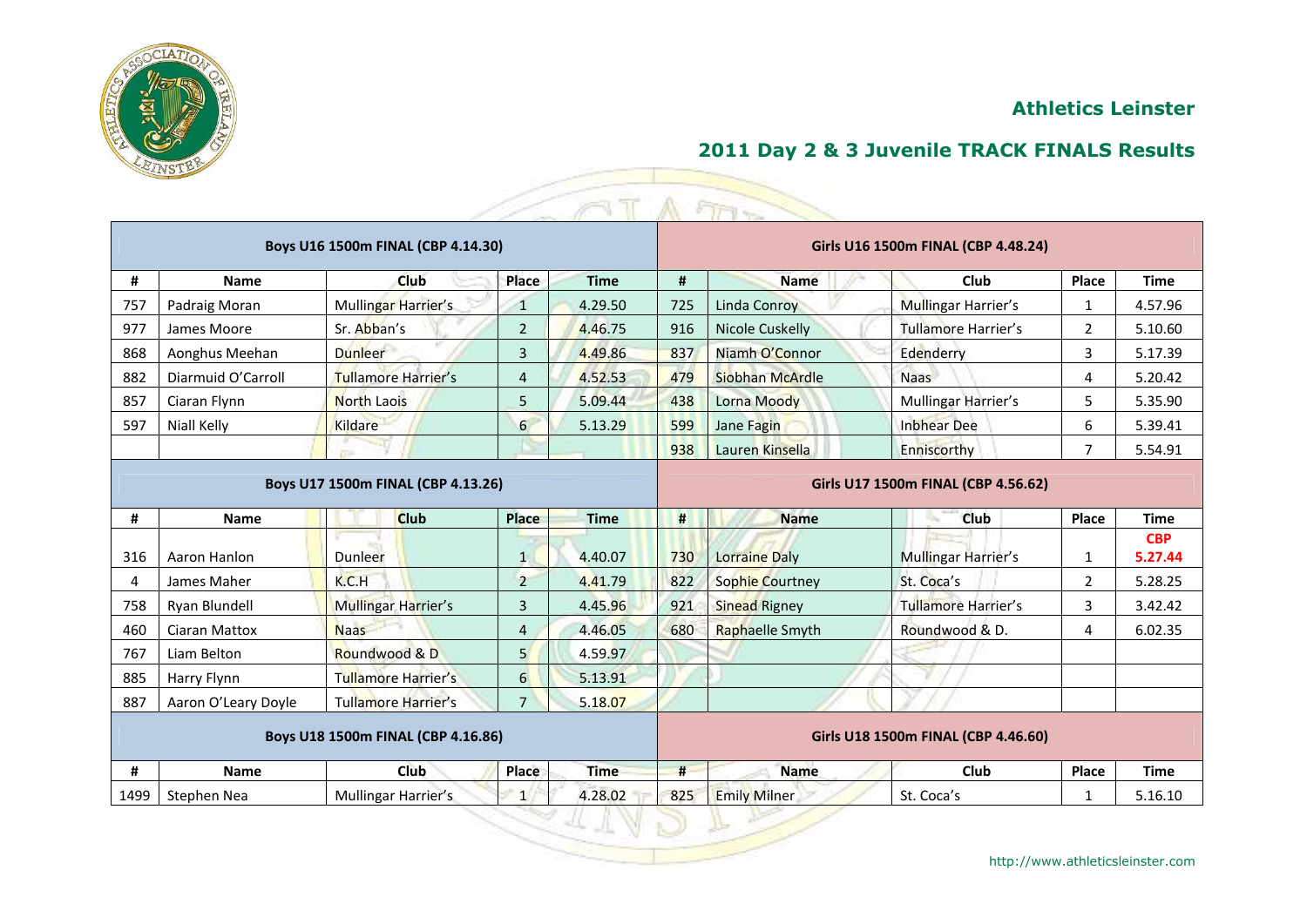

# **2011 Day 2 & 3 Juvenile TRACK FINALS Results**

| 1355 | Jonathan Fitzpatrick  | K.C.H               |   | 4.32.77 | 1031 | <b>Clare Fox</b>    | Greystones D.              |  | 5.22.11 |  |  |  |  |  |
|------|-----------------------|---------------------|---|---------|------|---------------------|----------------------------|--|---------|--|--|--|--|--|
| 769  | <b>Graeme Philips</b> | Roundwood & D.      | ີ | 4.47.39 | 966  | <b>Roisin Leacy</b> | St. Abban's                |  | 5.33.53 |  |  |  |  |  |
| 608  | Peter Ryan            | 22<br>Inbhear Dee   | 4 | 4.47.48 | 468  | Sarah Kavanagh      | Roundwood & D.             |  | 5.38.12 |  |  |  |  |  |
| 889  | Stephen Flynn         | Tullamore Harrier's | پ | 5.12.07 | 605  | Ali Geraghty        | Inbhear Dee                |  | 5.41.18 |  |  |  |  |  |
|      |                       |                     |   |         | 739  | Anna Ryan           | <b>Mullingar Harrier's</b> |  | 6.05.20 |  |  |  |  |  |
|      |                       |                     |   |         |      |                     |                            |  |         |  |  |  |  |  |

#### **Boys U19 1500m FINAL (CBP 4.04.30) Girls U19 1500m FINAL (CBP 4.55.20)**

|     | <b>Name</b> | Club           | <b>Place</b> | <b>Time</b> |     | <b>Name</b>          | Club       | Place | <b>Time</b> |
|-----|-------------|----------------|--------------|-------------|-----|----------------------|------------|-------|-------------|
| 770 | Ronan Marah | Roundwood & D. |              | 4.55.90     | 823 | <b>Rachael Smith</b> | St. Coca's |       | 5.14.62     |
| 555 | Eoin Moore  | Celbridge      |              | 5.04.30     | 962 | <b>Rachael Neary</b> | Na Fianna  |       | 5.31.30     |
|     |             |                |              |             | 838 | Ashling O'Connor     | Edenderry  |       | 5.39.61     |

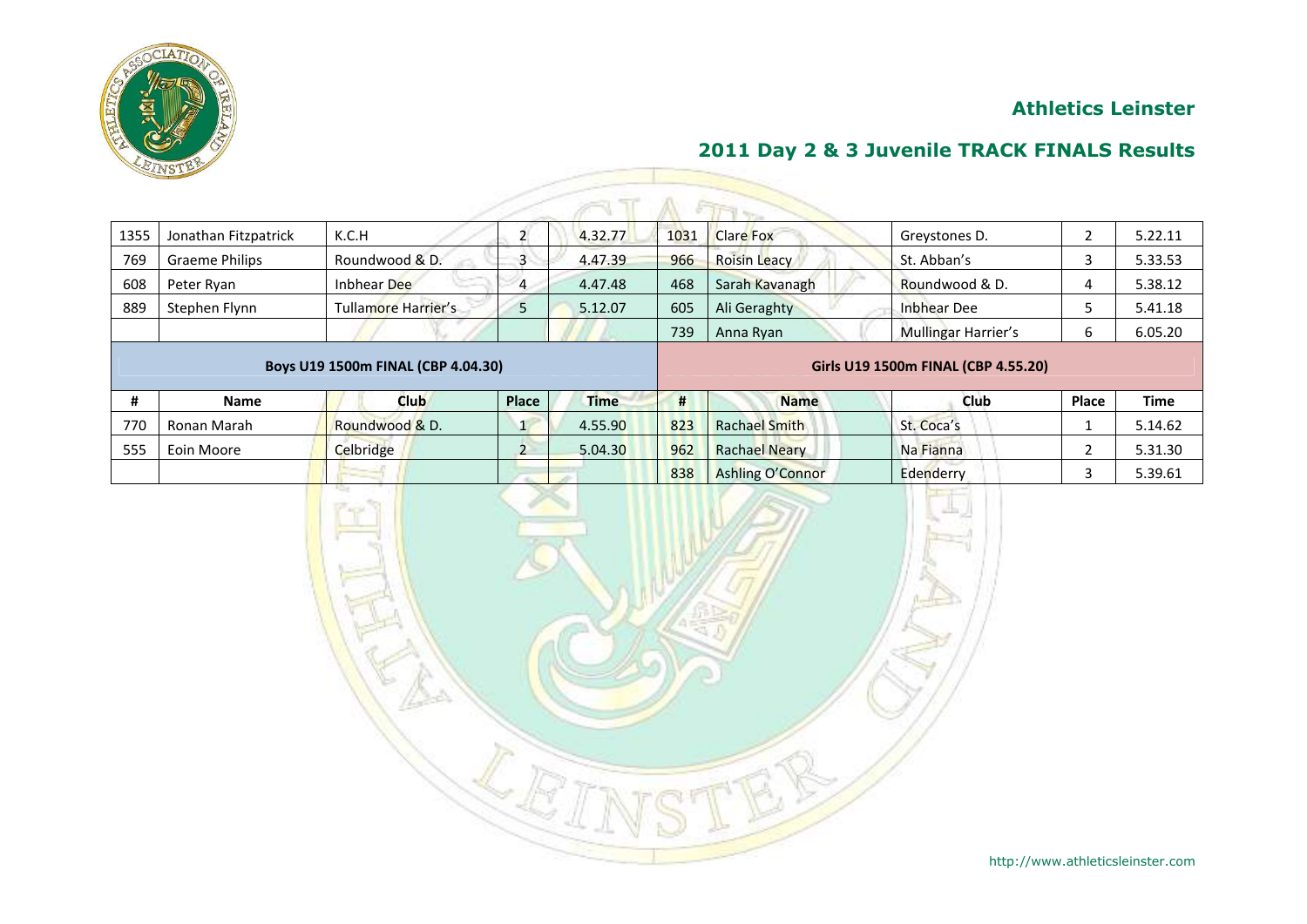

|                                         |                     | Boys U14 1000m Walk FINAL (CBP 5.03.80) |                |             |                                         |                       | Girls U14 1000m Walk FINAL (CBP 5.17.50) |                |             |  |
|-----------------------------------------|---------------------|-----------------------------------------|----------------|-------------|-----------------------------------------|-----------------------|------------------------------------------|----------------|-------------|--|
| #                                       | <b>Name</b>         | Club                                    | Place          | <b>Time</b> | #                                       | <b>Name</b>           | Club                                     | Place          | <b>Time</b> |  |
| 332                                     | Joe Mooney          | Adamstown                               | $\mathbf 1$    | 6.33.50     | 591                                     | Emma Lyons            | Hacketstown                              | 1              | 6.17.65     |  |
| 621                                     | <b>Scott Dorian</b> | St. Gerard's                            | $\overline{2}$ | 6.40.10     | 1373                                    | Danielle O'Neill      | U/A                                      | $\overline{2}$ | 6.19.84     |  |
|                                         |                     | œ                                       |                |             | 718                                     | <b>Lucy Langley</b>   | <b>Mullingar Harrier's</b>               | 3              | 6.21.32     |  |
|                                         |                     |                                         |                |             | 579                                     | <b>Isabelle Dolan</b> | Suncroft                                 | 4              | 6.29.35     |  |
|                                         |                     |                                         |                |             | 335                                     | Roisin Stephenson     | Adamstown                                | 5              | 7.07.19     |  |
| Boys U15 1000m Walk FINAL (CBP 4.03.50) |                     |                                         |                |             |                                         |                       | Girls U15 1000m Walk FINAL (CBP 5.01.50) |                |             |  |
| #                                       | <b>Name</b>         | <b>Club</b>                             | <b>Place</b>   | <b>Time</b> | #                                       | <b>Name</b>           | <b>Club</b>                              | Place          | <b>Time</b> |  |
| 820                                     | Nathan Murphy       | St. Coca's                              | $\mathbf{1}$   | 5.09.46     | 571                                     | Sinead O'Connor       | Celbridge                                |                | 5.15.56     |  |
| 754                                     | Oisin Quinn         | Mullingar Harrier's                     | $\overline{2}$ | 5.44.14     | 833                                     | <b>Karen Bourke</b>   | St. Coca's                               |                | 5.23.88     |  |
| 622                                     | Seamus Woods        | St. Gerard's                            |                | <b>DQ</b>   | 533                                     | <b>Tara Leacy</b>     | St. Senan's                              |                | 5.38.53     |  |
| 1374                                    | Kaan McKenna        | St. Gerard's                            |                | <b>DQ</b>   | 724                                     | <b>Faye Walsh</b>     | Mullingar Harrier's                      |                | 6.20.92     |  |
|                                         |                     | Boys U16 1500m Walk FINAL               |                |             |                                         |                       | Girls U16 1500m Walk FINAL (CBP 7.28.88) |                |             |  |
| #                                       | <b>Name</b>         | <b>Club</b>                             | <b>Place</b>   | <b>Time</b> | #                                       | <b>Name</b>           | Club                                     | Place          | <b>Time</b> |  |
|                                         |                     |                                         |                |             | 726                                     | <b>Edel Glennon</b>   | <b>Mullingar Harrier's</b>               | $\mathbf{1}$   | 8.02.42     |  |
|                                         |                     | ∿⇒                                      |                |             | 337                                     | Patrice O'Gorman      | Admastown                                | $ 2\rangle$    | 8.58.88     |  |
| Boys U17 1500m Walk FINAL               |                     |                                         |                |             | Girls U17 1500m Walk FINAL (CBP 7.23.20 |                       |                                          |                |             |  |
| #                                       | <b>Name</b>         | <b>Club</b>                             | <b>Place</b>   | <b>Time</b> | #                                       | <b>Name</b>           | Club                                     | Place          | <b>Time</b> |  |
|                                         |                     |                                         |                |             | 969                                     | Siobhan Nash          | St. Abban's                              | 1              | 8.20.19     |  |
|                                         |                     |                                         |                |             | 374                                     | Michelle Purcell      | Tinryland                                | 2              | 8.58.11     |  |